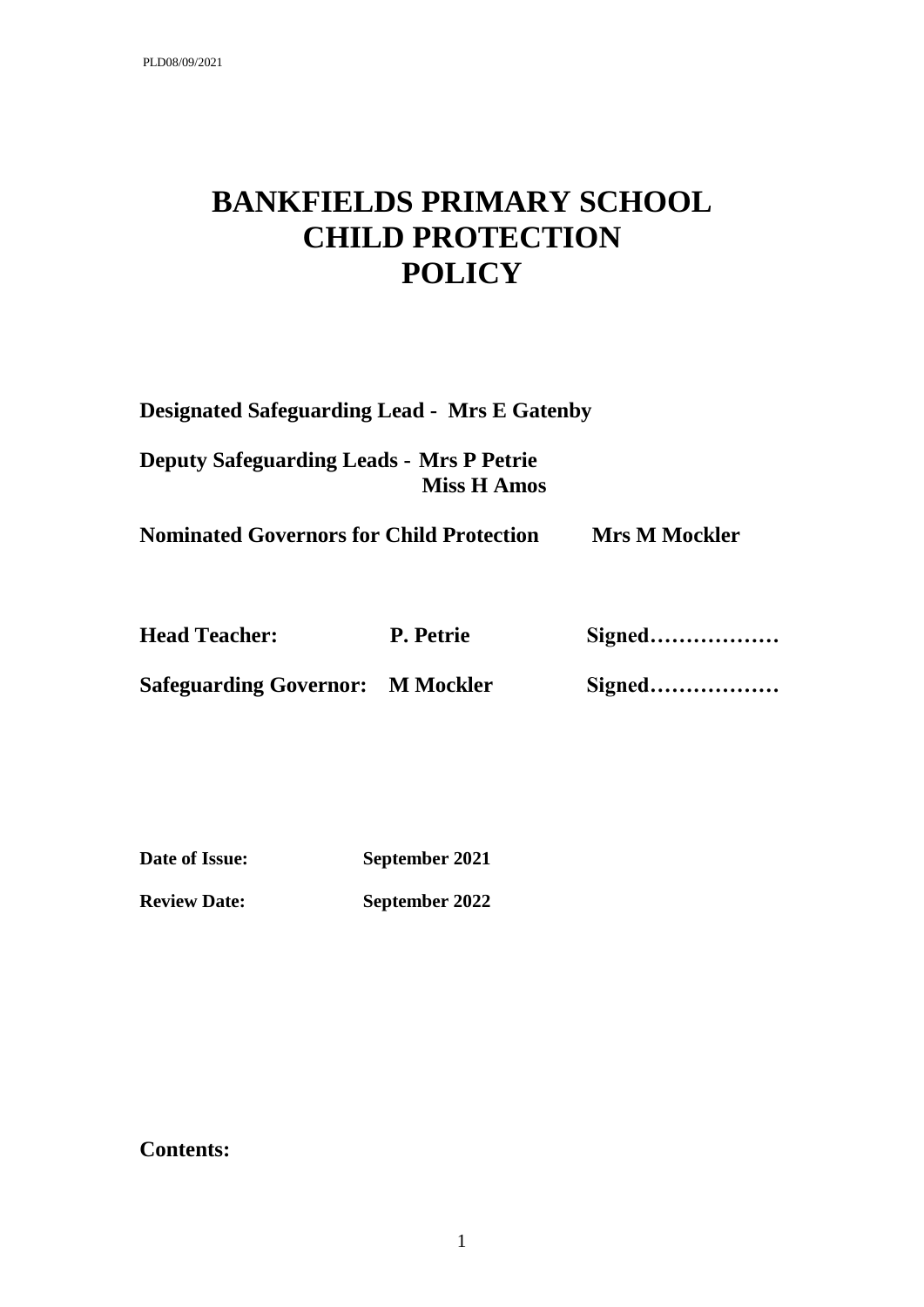- **1.0 The Scope**
- **2.0 Introduction**
- **3.0 Safeguarding Statement**
- **4.0 Forms of Child Abuse**
- **5.0 Peer on Peer Abuse**
- **6.0 Early Help**
- **7.0 Staff Responsibilities**
	- o **7.1 Head Teacher**
	- o **7.2 Nominated Person Child Protection (Designated Safeguarding Lead)**
	- o **7.3 Staff (teaching and non-teaching)**
	- o **7.4 Virtual Headteacher**
	- o **7.5 Governors**
- **8.0 Allegations Against Staff**
- **9.0 Staff Training**
- **10.0 Confidentiality**
- **11.0 Minimising Risks to Children**
- **12.0 Mental Health**
- **13.0 Actions (from KCSiE 2021)**
- **14.0 Monitoring and review**
- **Appendix A Safeguarding Policies**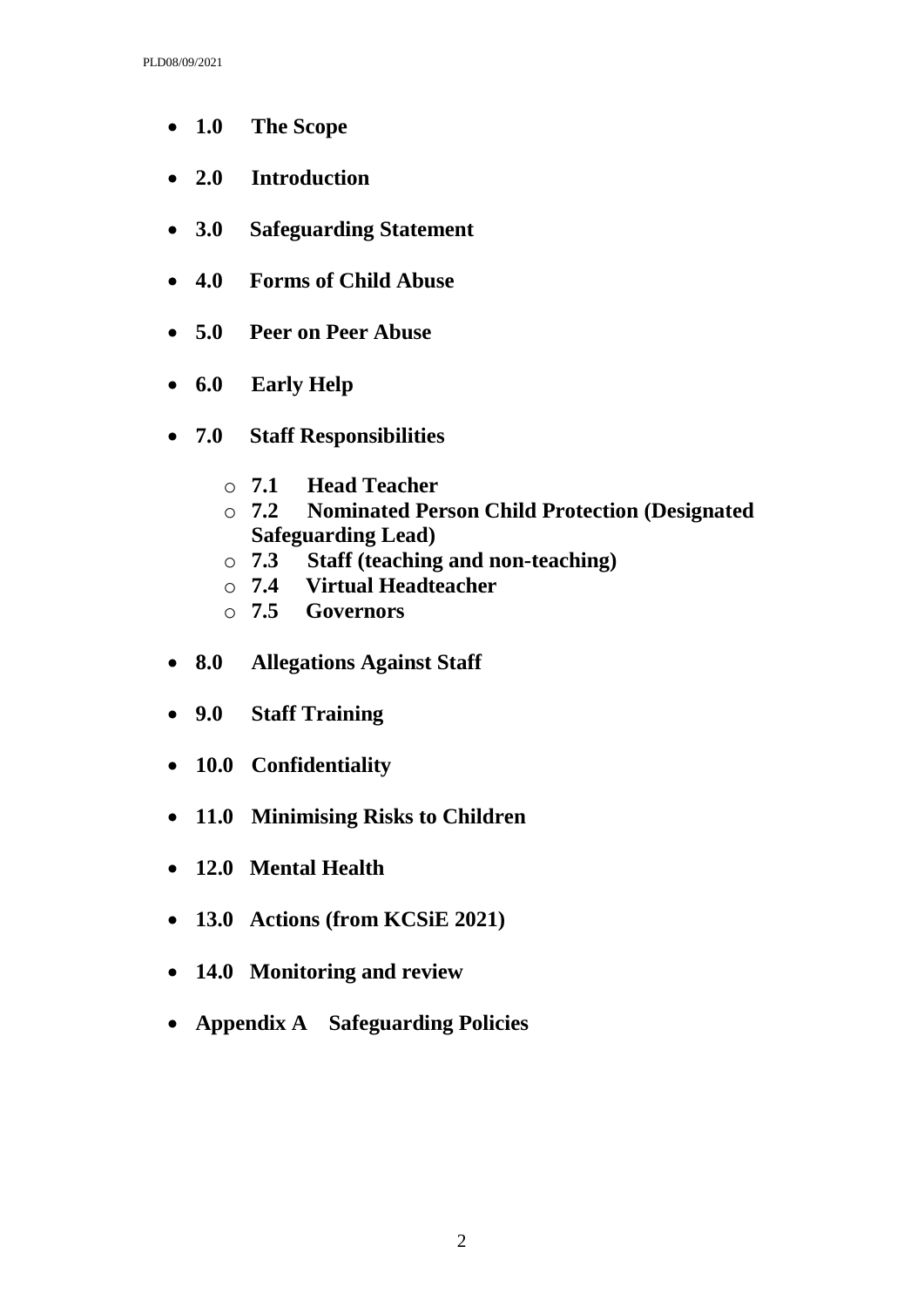## **1.0 Scope**

This document is Bankfields Primary School's policy on Safeguarding & Child Protection and is in line with procedures set out by the South Tees Multi Agency Children Hub.

This policy applies to all adults working on the school site.

# **2.0 Introduction**

The Governing Body and staff of Bankfields Primary School fully recognises its responsibilities under Section 175 of the Education Act 2002 to safeguard and promote the welfare of our pupils, to minimise risk and to work together with external agencies to ensure effective arrangements are in place to identify, assess and support children who are suffering harm.

## **3.0 Safeguarding**

Safeguarding is not just about protecting children from deliberate harm. It includes issues for school such as: pupil health and safety; school security; bullying; racist abuse; harassment and discrimination; meeting the needs of pupils with medical conditions; providing first aid; drug and substance misuse; educational visits; internet safety; relationships education and issues which may be specific to the local area such as antisocial behaviour. Therefore, this policy should be read and understood in conjunction with other school and Government policies listed on page 13  $\&$  14 of this document. Related safeguarding policies can be found on the staffroom safeguarding notice board and electronically from the shared staff policy document file. They are also available from the school website at

<https://www.bankfieldsprimary.co.uk/safeguarding/>

The schools main aim is to provide a safe, secure and stable base for children and help to protect them from harm. The welfare of the child is of paramount importance to all the adults who work in our school. To achieve this aim Bankfields Primary School will:

- Ensure safer recruitment and vetting practises are followed, therefore checking the suitability of staff and volunteers who wish to work with our children.
- Assign a Nominated Person for Child Protection and a Designated Teacher for looked after children
- Raise awareness of safeguarding / child protection issues to staff, parents and children.
- Ensure all staff and Governors receive annual safeguarding training
- Provide an environment where children feel safe, are encouraged to talk and are listened to.
- Help equip children with the necessary skills to keep themselves safe.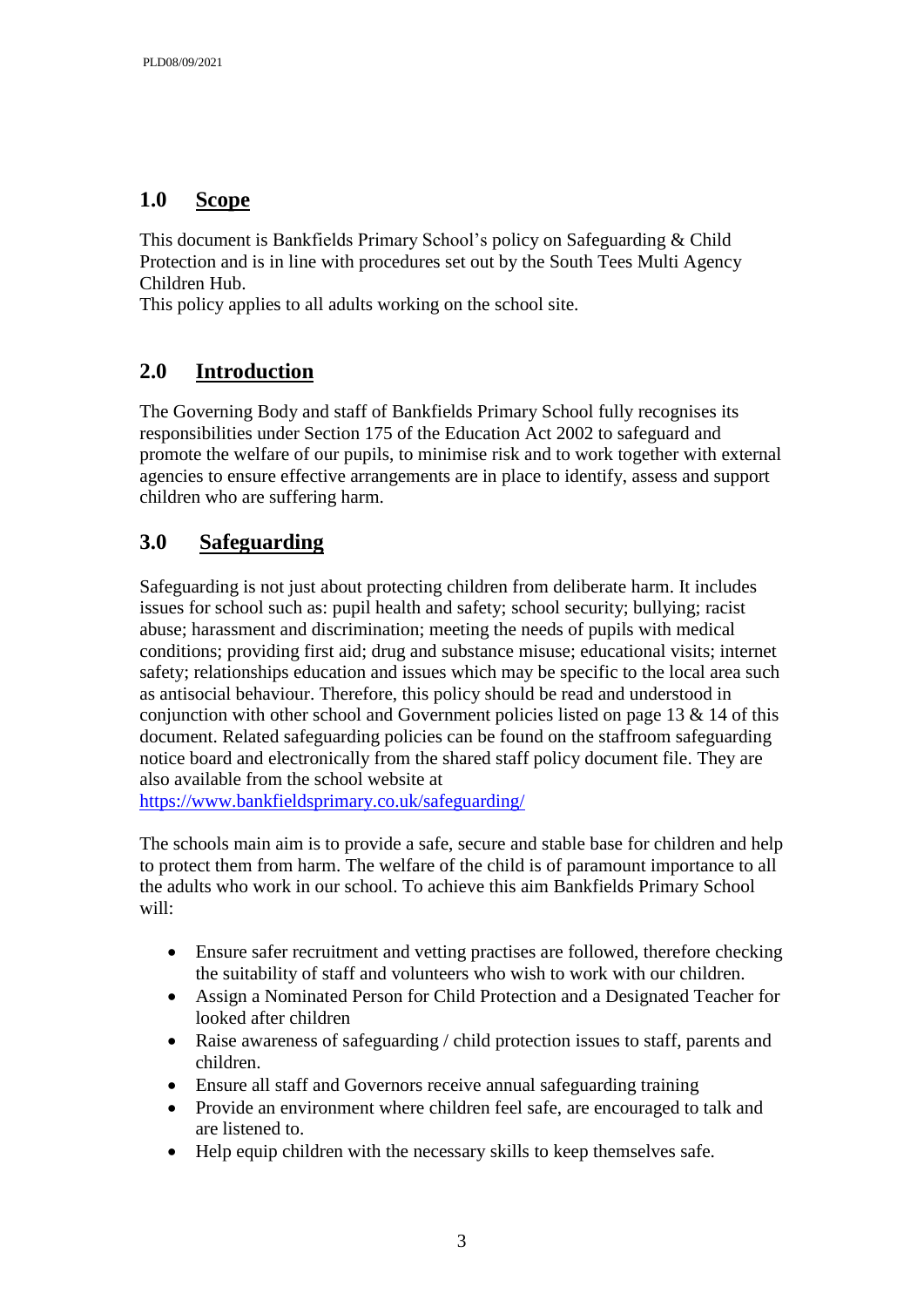- Develop, implement and review policy and procedures in relation to child protection.
- Train and raise awareness of all staff, defining their role and responsibilities in reporting possible cases of abuse.(Reference to Keeping Children Safe in Education 2021)
- Ensure there is effective communication between staff on child protection matters.
- To identify children who are suffering or likely to suffer significant harm.
- Report cases or suspected cases of abuse to Social Care.
- Work in partnership with parent/carer and other professionals to support and help protect children who have a Protection Plan.
- Establish a safe environment in which children can learn and develop.
- To identify children who are suffering or likely to suffer significant harm
- Provide a curriculum and ethos which aims to prevent children from being drawn into radicalised, extreme behaviour or acts of terrorism. Schools to work in partnership with the Channel panel set up by the LA
- Report cases or suspected cases of abuse to South Tees Multi Agency Children's Hub.
- Work in partnership with parent/carer and other professionals to provide coordinated support and help to protect children who are subject to protection plans, work in partnership with Social Care when undertaking section 17 or section 47 assessments.

The school plays an essential role in developing children's self-awareness, selfesteem, social and emotional understanding, assertiveness and decision making so that they have a range of strategies to ensure their own safety. An ethos exists where staff support the empowerment of children to talk to a range of staff when they are facing difficulties and to raise comments, complaints and feedback about their school experience. Children at Bankfields School will be listened to and their concerns taken seriously and issues will be quickly acted upon.

In our school we respect our children. The atmosphere is one that encourages all children to do their best. We provide opportunities that enable our children to take and make decisions for themselves. The school ethos promotes a positive, supportive and secure environment and gives children a sense of being valued while developing their understanding awareness and resilience.

Our teaching of personal, social and health education citizenship, as part of the National Curriculum, helps to develop appropriate attitudes in our children, and makes them aware of the impact of their decisions on others. We also teach them how to recognise different risks in different situations, and how to behave in response to them (e.g. 'stranger danger' and 'internet safety').

We recognise that abuse and neglect can result in underachievement. We strive to ensure that all our children make good educational progress.

All staff have the added responsibility of recognising that there may be children with additional vulnerability who remain at higher risk of harm or abuse because of their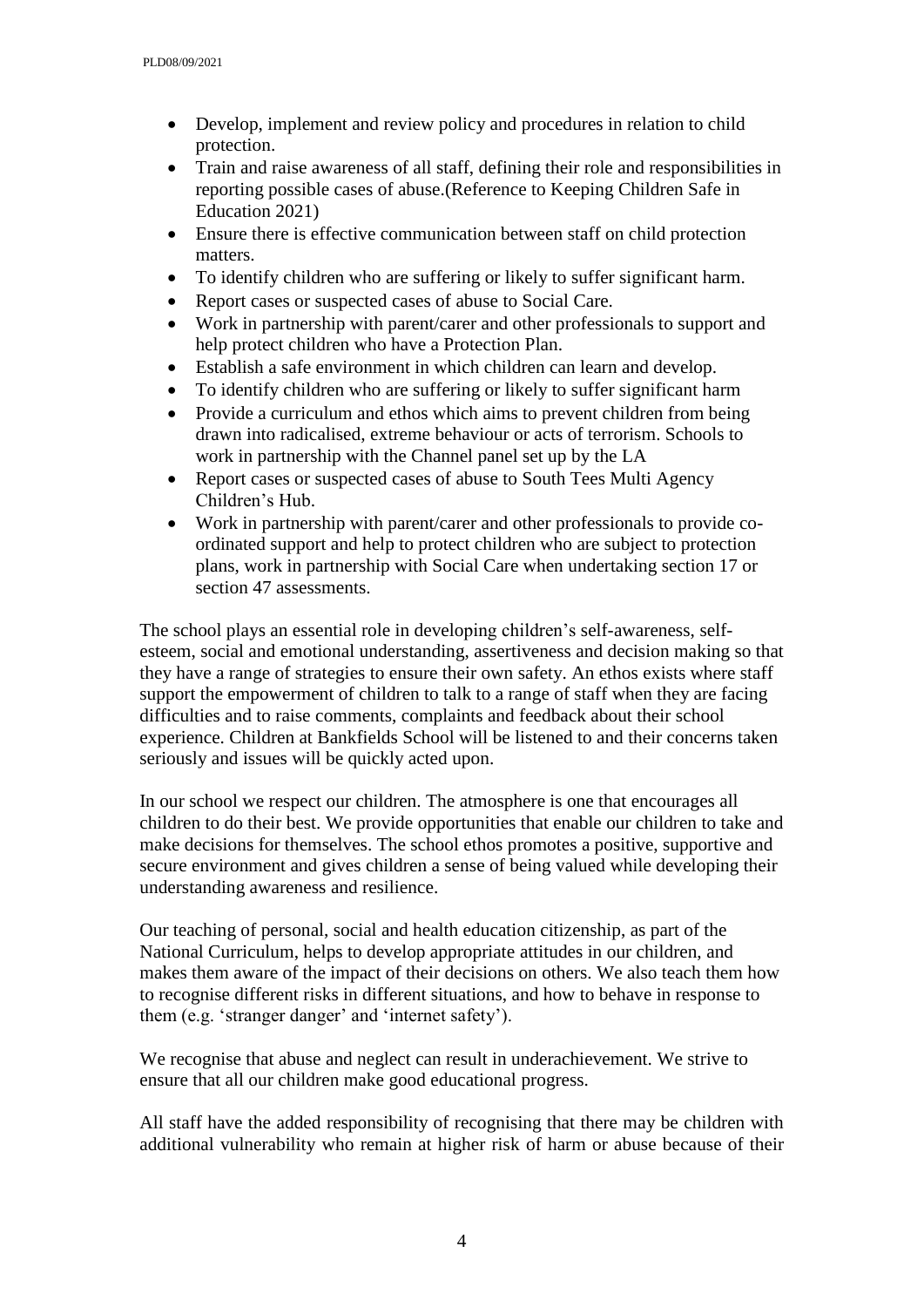existing vulnerability. All school and college staff should be particularly alert to the potential need for early help for a child who:

- is disabled or has certain health conditions and has specific additional needs
- has special educational needs (whether or not they have a statutory Education, Health and Care Plan)
- has a mental health need
- is a young carer
- is showing signs of being drawn in to anti-social or criminal behaviour, including gang involvement and association with organised crime groups
- is frequently missing/goes missing from care or from home
- is at risk of modern slavery, trafficking, sexual or criminal exploitation
- is at risk of being radicalised or exploited
- has a family member in prison or is affected by parental offending
- is in a family circumstance presenting challenges for the child, such as drug and alcohol misuse, adult mental health issues and domestic abuse
- is misusing drugs or alcohol themselves
- has returned home to their family from care
- is at risk of 'honour'-based abuse such as Female Genital Mutilation or Forced Marriage
- is a privately fostered child
- is persistently absent from education, including persistent absences for part of the school day.

## **4.0 Child abuse can take a variety of forms:**

- **Physical abuse** involves hitting, slapping, kicking, misuse of medication, undue restraint, shaking or other treatment of a child that can cause actual bodily harm.
- **Sexual abuse** involving forcing or enticing a child into sexual activities whether or not the child is aware of what is happening. This includes noncontact situations such as viewing child abuse images.
- **Child sexual exploitation (CSE)** is a type of [sexual abuse.](https://www.nspcc.org.uk/preventing-abuse/child-abuse-and-neglect/child-sexual-abuse/) Children in exploitative situations and relationships receive something such as gifts, money or affection as a result of performing sexual activities or others performing sexual activities on them.
- Children or young people may be tricked into believing they're in a loving. consensual relationship. They might be invited to parties and given drugs and alcohol. They may also be [groomed](https://www.nspcc.org.uk/preventing-abuse/child-abuse-and-neglect/grooming/) and exploited [online.](https://www.nspcc.org.uk/preventing-abuse/child-abuse-and-neglect/online-abuse/)
- Some children and young people are [trafficked](https://www.nspcc.org.uk/preventing-abuse/child-abuse-and-neglect/child-trafficking/) into or within the UK for the purpose of sexual exploitation. Sexual exploitation can also happen to [young](https://www.nspcc.org.uk/preventing-abuse/keeping-children-safe/staying-safe-away-from-home/gangs-young-people/)  [people in gangs](https://www.nspcc.org.uk/preventing-abuse/keeping-children-safe/staying-safe-away-from-home/gangs-young-people/)

If any member of staff are concerned that a child may be a victim of CSE, then they must report it to the HT or Deputy safeguarding leads who will make a referral to the VEMT Team

 **Serious Violence and Serious Violent Crime –** including homicide, knife and gun crime. The serious Violence Strategy introduced by the government in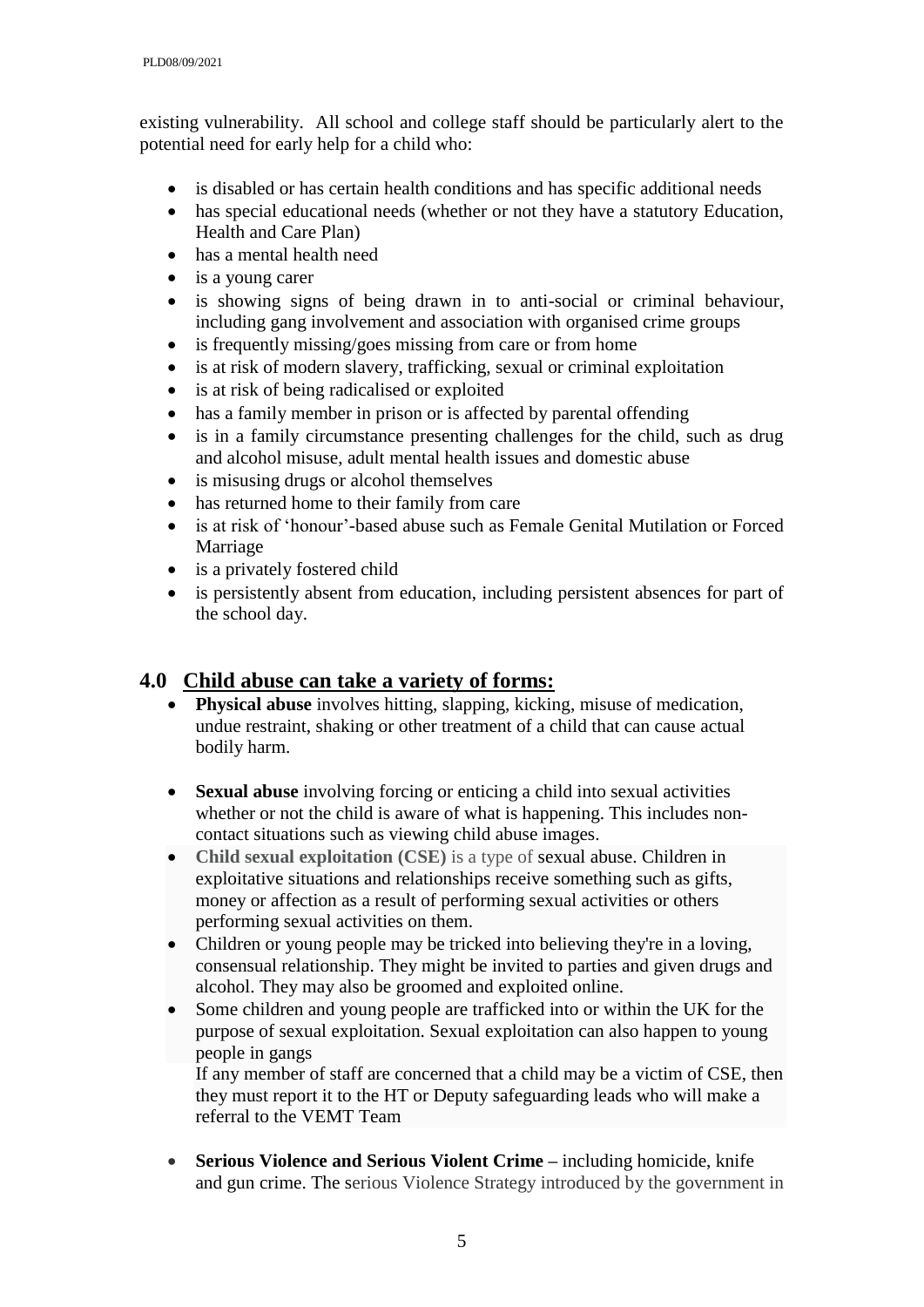2018 states "All staff should be aware of indicators, which may signal that children are at risk from, or are involved with serious violent crime. These may include increased absence from school, a change in friendships or relationships with older individuals or groups, a significant decline in performance, signs of self-harm or a significant change in wellbeing, or signs of assault or unexplained injuries.

"Unexplained gifts or new possessions could also indicate that children have been approached by, or are involved with, individuals associated with criminal networks or gangs. All staff should be aware of the associated risks and understand the measures in place to manage these." Staff should be able to recognise the risk factors that increase the likelihood of involvement in serious violence, such as being male, being absent or permanently excluded from school, having experienced child maltreatment and having been involved in offending such as theft or robbery.

Early intervention is about recognising and responding to the indicators of potential vulnerability, providing early support that is effective. When a young person begins to show the signs of exploitation or vulnerability to exploitation, and therefore is at increased risk from serious violence, we should be able to intervene as early as possible to help reduce the risk factors and increase the protective factors.

- **County Lines -** County lines is a form of criminal exploitation where urban gangs persuade, coerce or force children and young people to store drugs and money and/or transport them to suburban areas, market towns and coastal towns (Home Office, 2018). It can happen in any part of the UK and is against the law and a form of child abuse.
- **Emotional abuse** involves persistent emotional ill treatment of children, such as frightening them, or putting them in situations of danger. It is also an abuse to convey to children the feeling they are worthless or unloved.
- **Neglect** and acts of omission is also a form of abuse. This could involve failure to provide an adequate level of care (e.g. food, warmth and failure to access medical care or services).
- **FGM (Female Genital Mutilation)** Involves procedures that intentionally alter/injure the female genital organs for non-medical reasons. All staff have received training so they are aware of FGM practices and the need to look for signs, symptoms and other indicators of FGM. All staff are aware that any referrals of suspected FGM are to be made by the teacher concerned and not the Nominated teacher
- '**Honour' Based Violence** Cultural justification for violence and abuse. A crime or incident which has or may have been committed to protect or defend the honour of the family and/or the community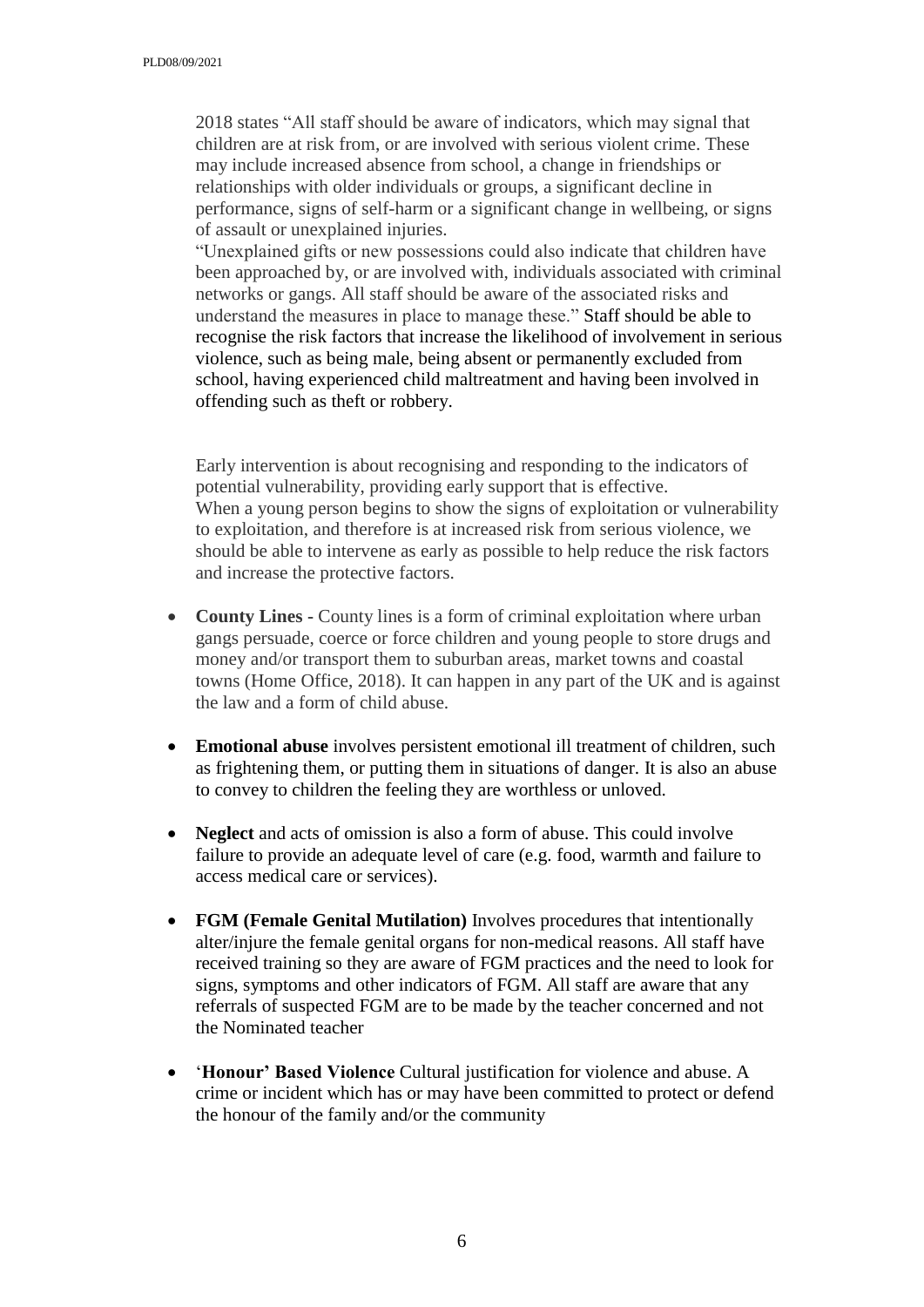**Youth Produced Sexual Imagery (sexting)** sending or posting sexually suggestive images including nude or semi-nude photographs from mobile phones or the Internet

# **5.0 Peer on Peer Abuse**

All staff have a responsibility to recognise peer on peer (child on child) abuse in its many forms. This means that ALL staff will take a 'zero-tolerance' approach to any unacceptable behaviour including 'banter' and will seek to prevent, challenge and take action so that all children understand that any concerns regarding their welfare and safety will be taken seriously. This will encourage and promote a culture of acceptable behaviour and a safe educational environment for all children. Staff will also be aware that peer-on-peer abuse may be taking place, even if not reported.

There are many forms of abuse that may occur between peers and this list is not exhaustive.

- **Physical abuse** e.g. (biting, hitting, kicking, hair pulling etc.) Physical abuse may include, hitting, kicking, nipping, shaking, biting, hair pulling, or otherwise causing physical harm to another person.
- **Sexually harmful behaviour/sexual abuse** e.g. (inappropriate sexual language, touching, sexual assault etc.) Sexually harmful behaviour from young people is not always contrived or with the intent to harm others. There may be many reasons why a young person engages in sexually harmful behaviour and it may be just as distressing to the young person who instigates it as well as the young person it is intended towards. Sexually harmful behaviour may range from inappropriate sexual language, inappropriate role play, to sexually touching another or sexual assault/abuse.
- **Bullying** (physical, name calling, homophobic etc.) Bullying is unwanted, aggressive behaviour among school aged children that involves a real or perceived power imbalance. The behaviour is repeated, or has the potential to be repeated, over time. Both young people who are bullied and who bully others may have serious, lasting problems.
- **Cyber bullying** Cyberbullying is the use of phones, instant messaging, e-mail, chat rooms or social networking sites such as Facebook and Twitter to harass threaten or intimidate someone for the same reasons as stated above.
- **Sexting** is when someone sends or receives a sexually explicit text, image or video. This includes sending 'nude pics', 'rude pics' or 'nude selfies'. Pressuring someone into sending a nude picture can happen in any relationship and to anyone, whatever their age, gender or sexual preference.
- **Initiation/Hazing.** Hazing is a form of initiation ceremony which is used to induct newcomers into an organisation such as a private school, sports team etc. There are a number of different forms, from relatively mild rituals to severe and sometimes violent ceremonies.
- **Prejudiced Behaviour** The term prejudice-related bullying refers to a range of hurtful behaviour, physical or emotional or both, which causes someone to feel powerless, worthless, excluded or marginalised, and which is connected with prejudices around belonging, identity and equality in wider society – in particular, prejudices to do with disabilities and special educational needs, ethnic, cultural and religious backgrounds, gender, home life, (for example in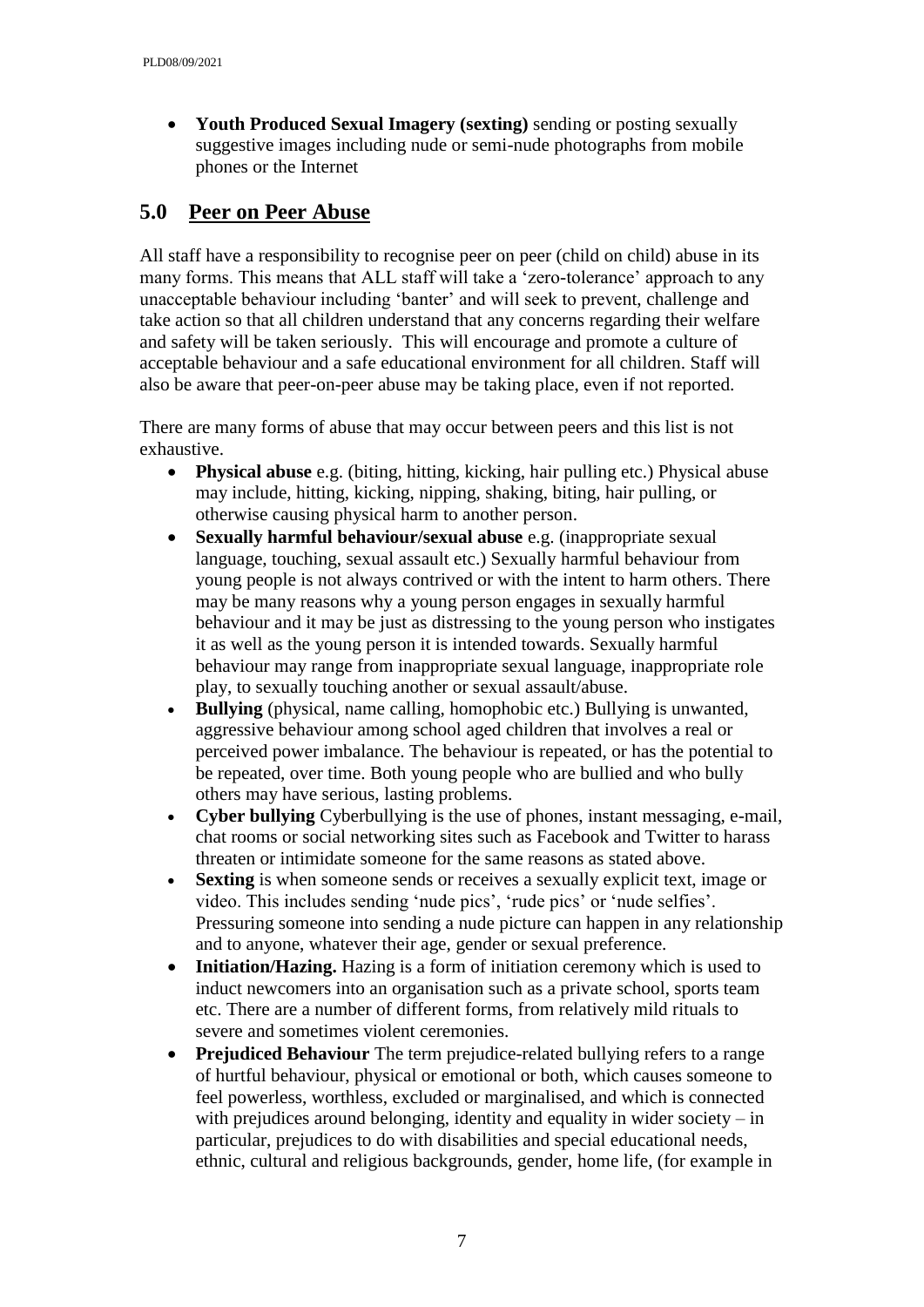relation to issues of care, parental occupation, poverty and social class) and sexual identity (homosexual, bisexual, transsexual)

 **Upskirting (Voyeurism)** Since 12 April 2019, upskirting has been a criminal offence in England and Wales. KCSIE 2019 has been updated to include it as an example of peer on peer abuse. The guidance says: "Upskirting typically involves taking a picture under a person's clothing without them knowing, with the intention of viewing their genitals or buttocks to obtain sexual gratification, or cause the victim humiliation, distress or alarm."

It is important that all staff deal with a situation of peer abuse immediately and sensitively. It is necessary to gather the information as soon as possible to get the true facts around what has occurred as soon after the child(ren) may have forgotten. It is equally important to deal with it sensitively and think about the language used and the impact of that language on both the children and the parents when they become involved. For example; staff will not use the word perpetrator as this can quickly create a 'blame' culture and leave a child labelled. All staff understand what constitutes as peer on peer abuse and are aware of how to deal with such incidents, talking to young people and instigating immediate support in a calm and consistent manner. Staff should not be prejudiced, judgemental, dismissive or irresponsible in dealing with such sensitive matters.

If after gathering the relevant information, the school believes that any young person is at risk of significant harm, a safeguarding referral to social care will be made. Where a crime has been committed, the Police will also be involved.

The school has a number of policies that should be read in conjunction with the Child protection policy

- 1. Anti-bullying policy (including the school's child friendly anti-bullying policy)
- 2. Diversity and Equality policy
- 3. E-safety Policy

#### **6.0 Early Help**

As part of our curriculum provision, we ensure that children in school are taught to keep themselves safe, e.g. through anti-bullying work, PSHE (including Healthy eating, keeping safe, drug abuse, e-safety Rights and Responsibilities, SRE, visitors such as the police, the Fire Brigade, Magistrates, Unite. We offer family learning for parents with sessions that include e-safety.

We also recognise that all families may have times when they need support and have a range of preventative strategies in place. This includes: having an open door policy where parents can discuss concerns as they arise; signposting parents to outside agencies; parental questionnaires and comments box, consultation evenings, regular family learning events and working closely with external agencies such as: the Specialist Teaching Service, Educational Psychologists, Social Services and Early Help, School Nursing Service, CAMHS and Education Welfare Service

We listen to the voice of the child to identify children who are vulnerable or are a cause for concern. Children complete regular Pupil questionnaires and all classrooms have comments boxes where children can share their worries, views or disclose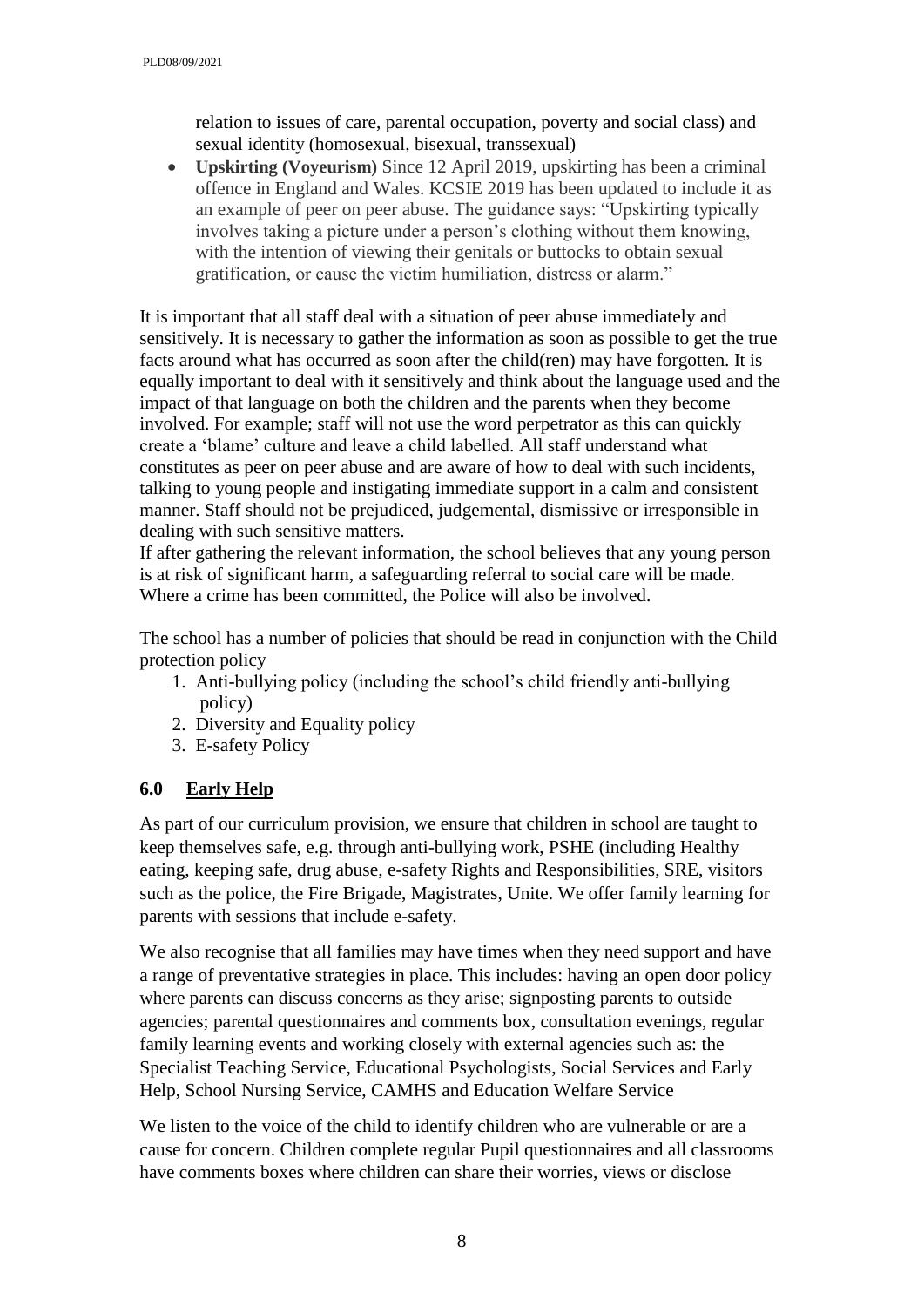potential child protection concerns. The PSHE curriculum gives children the opportunity to talk about a wide range of issues. The school's Relationships Education, puts in place the building blocks needed for positive and safe relationships of all kinds. This will start with family and friends, how to treat each other with kindness, and recognising the difference between online and offline friendships.

At termly Pupil Progress Meetings, held with all teachers and teaching assistants, the social/emotional well-being of children is considered, as well as academic progress, enabling intervention or support to be facilitated as necessary. Intervention could include social and emotional support through activities such as: Thrive, nurture group or opportunities to work with the school councillor.

The Designated and Deputy Safeguarding Leads have completed a wide range of Safeguarding Training and all staff in school have received training on Child Protection, Prevent and e-safety.

Where it is felt that an inter-agency approach is needed, we may work with families to write a CAF (Common Assessment Framework) and make referrals to the Early Help Team. Advice may be sought from the school nurses and the CYPS team. The Headteacher attends regular multi-agency child protection meetings where local professionals work together to improve outcomes for vulnerable pupils.

Referrals are made to the Headteacher where a child discloses any form of abuse, or incidents that are a cause for concern including potential domestic, alcohol or drug abuse that may be taking place inside the home. Operation Encompass is an initiative run by Cleveland Police who inform school of any reported domestic abuse incident within a 24 hour period.

Where there are concerns about radicalisation, the police are contacted on 101, who will talk to the child/family.

For children with Special Educational Needs or Disabilities, support is given to children and parents as required. E.g. the school may facilitate additional visits to secondary school or a child might receive support from a teaching assistant to prepare additional visits to a new class to smooth the transition process. Parents of SEND children are offered appointments for a 'Structured Conversation' with the class teacher to discuss provision, additional support, to gain and share additional information on the child and family and share targets. These conversations take place bi-annually in the autumn and summer terms. In addition The SEND Coordinator offers regular appointments to discuss provision, progress and concerns with parents/Carers of children with SEND.

The available evidence on the extent of abuse among disabled children suggests that disabled children are at increased risk of abuse, and that the presence of multiple disabilities appears to increase the risks of both abuse and neglect. The school will help parents and carers of children with disabilities to get the support they need and ensure that children understand personal safety issues.

For more information about support for SEND children, please refer to the SEND Policy and School SEND Offer published under the SEND tab on the school website.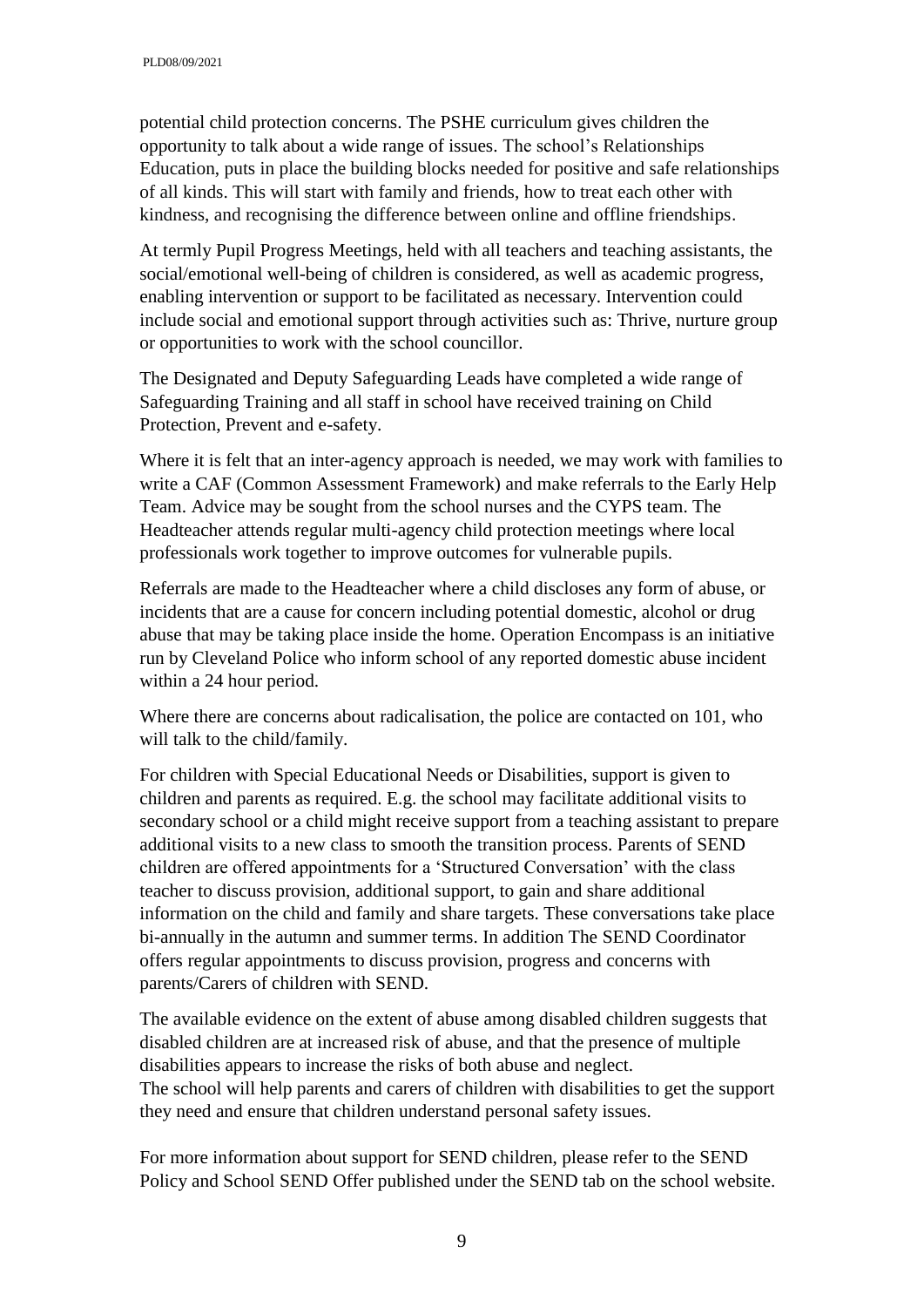# **7.0 Staff Responsibilities are:**

### **7.1 Head Teacher** to ensure that:

- The Governing Body receives yearly awareness raising in respect of their roles and responsibilities in regard to Child Protection / Safeguarding.
- The Governing Body adopts appropriate polices and procedures to safeguard children in school.
- That policies and procedures are implemented by staff.
- Parents / carers to be made aware each autumn term of the safeguarding policies that are in place and who is the Nominated Person for Child Protection.
- Sufficient resources and time are allocated to carry out Safeguarding Children / Child Protection effectively.
- There is a Nominated Person for Child Protection for the school who has received appropriate training for this important role.
- All staff and adults working in school understand their safeguarding children responsibilities and are able to voice their concern if they feel a child is vulnerable or at risk.
- Staff to be aware of the 'whistle blowing' protocol and understand they must voice their concern of any individual working practices that are deemed unsafe and unprofessional. **All staff are aware of the NSPCC whistle-blowing helpline number – 0800 028 0285**
- Bankfields Primary School develops effective working partnerships with relevant agencies and cooperate as required in regard to safeguarding children matters, including attendance at child protection conferences and other related meetings.
- School to provide appropriate reports for child protection meetings.
- Ensure that all information and records are kept confidentially and securely.
- Recruitment and vetting procedures are followed in all appointments of staff including those working in school in a voluntary / unpaid capacity.
- Any children suspected of being drawn into extremist radical behaviour or beliefs are acted upon with the nominated/deputy Child Protection who will assess and appropriately refer to Social Care/Channel Panel.
- Site security is in place with all visitors required to identify themselves, then sign in and sign out when leaving the school.

# **7.2 Nominated Person Child Protection (Designated Safeguarding**

**Lead)** has responsibility for coordinating action within the school and to act as appoint of contact with the three safeguarding partners, liaising with case managers and the designated officer (LADO) in cases which concerns a member of staff. Liaise with all staff and relevant agencies while also acting as a source of support, advice and expertise for all staff..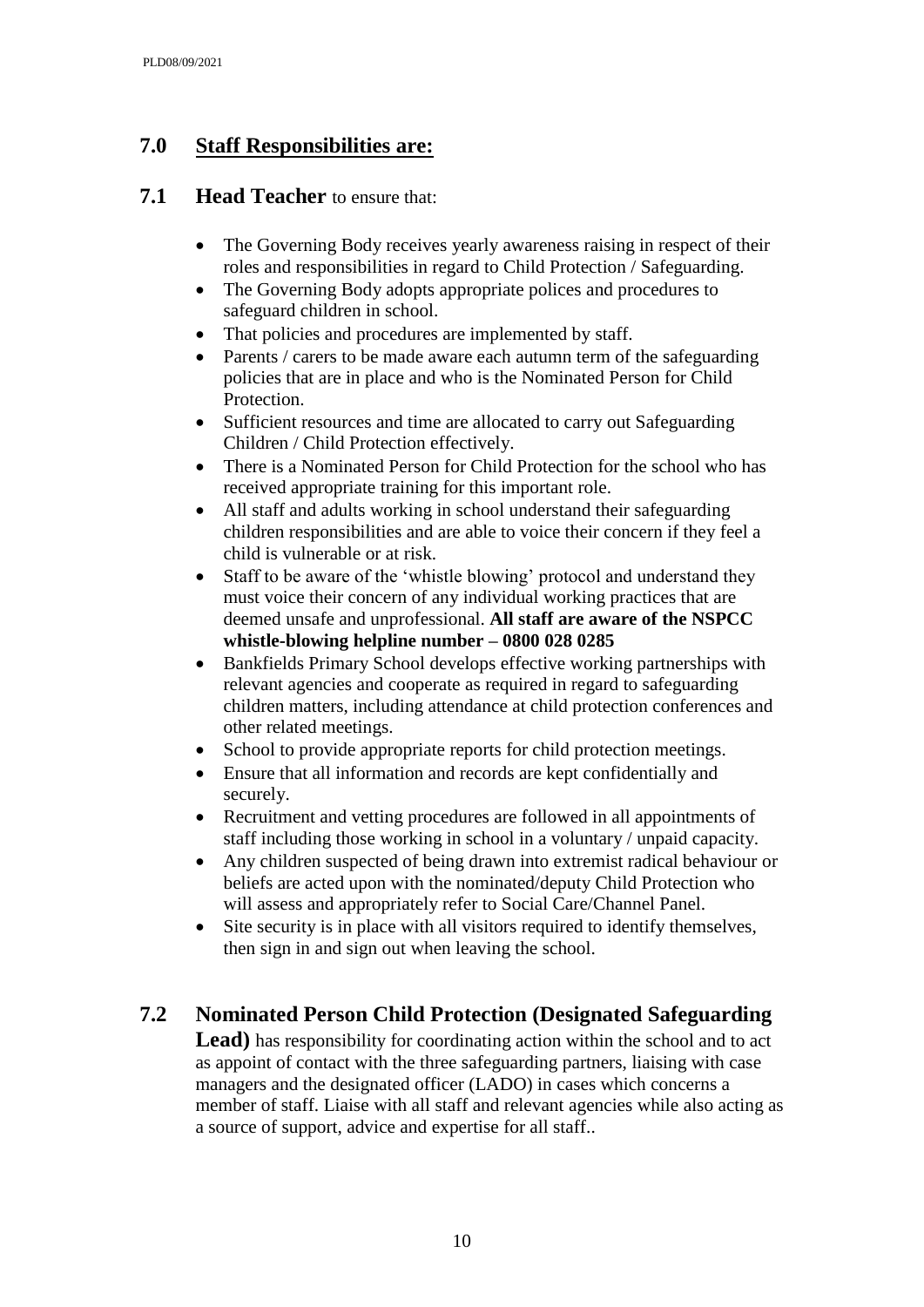- **The Designated Safeguarding Lead for 2021/2022 academic year is Mrs. E Gatenby**
- **The Deputy Safeguarding Leads are Mrs P Petrie and Miss H Amos.**
- **The Nominated Governor is Mrs M Mockler.**

The main responsibilities for the Designated Safeguarding lead and Deputies are:

- To adhere to and follow procedures outlined in the South Tees Safeguarding Children Partnership (STSCP) Procedures.
- To help identify signs and symptoms of abuse.
- Refer suspected cases of abuse to the Multi-Agency Children's Hub / Police
- To refer the Channel programme where there is a radicalisation concern as required and support staff who make referrals to the Channel programme.
- Ensure all staff receives child protection awareness raising training to help them recognise and identify signs of abuse.
- Ensure staff receive other relevant safeguarding training.
- Help promote educational outcomes by sharing the information about the welfare, safeguarding and child protection issues that children who have or have had a social worker, are experiencing with teachers and school and college leadership staff.
- To raise awareness of child safety issues within school.
- Ensure that the school has an up-to-date child protection policy which is consistent with the LSCB procedures. The policy should be reviewed annually.
- To attend and represent the school at child protection meetings.
- Be responsible for securely managing child protection files, compiling reports, recording and sharing information appropriately.
- To keep detailed, accurate, secure written records of concerns and referrals and understand the purpose of this record-keeping.
- To develop good working relationships / links with Social Care, the Child Protection Officer for Education and other relevant professionals.
- To raise awareness of their role with staff, parents and children.
- Be available for staff for consultation purposes.
- To ensure the curriculum contains opportunities to address safeguarding issues e.g. e-safety, healthy lifestyles, SRE, bullying, diversity, tolerance, respect etc.
- To liaise with the Mental Health Lead where safeguarding concerns are linked to mental health.
- Promote supportive engagement with parents and/or carers in safeguarding and promoting the welfare of children, including where families may be facing challenging circumstances;
- Work with the Headteacher and relevant strategic leads, taking lead responsibility for promoting educational outcomes by knowing the welfare, safeguarding and child protection issues that children in need are experiencing, or have experienced, and identifying the impact that these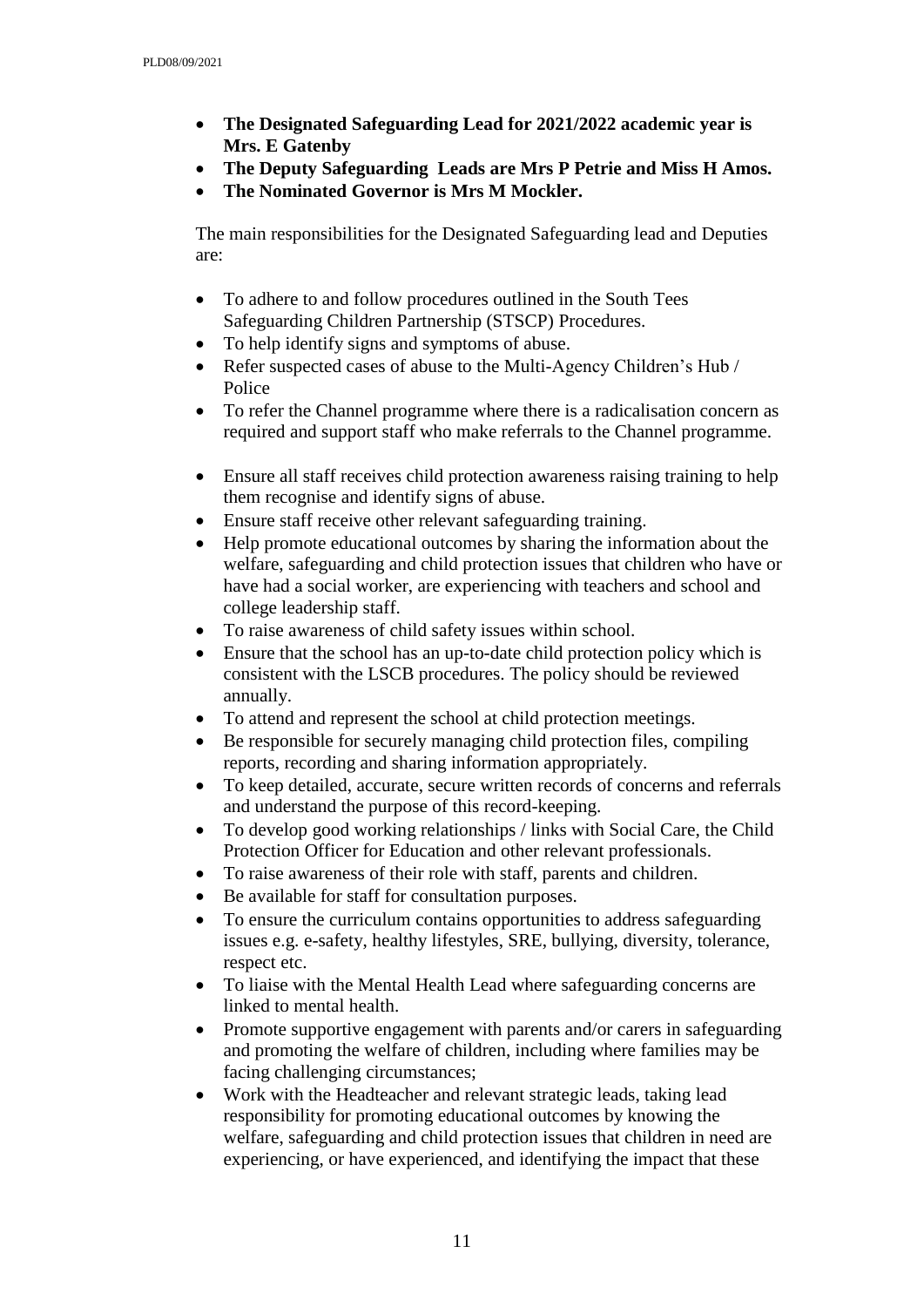issues might be having on children's attendance, engagement and achievement at school or college.

- Ensure that the school or college knows who its cohort of children who have or have had a social worker are, understanding their academic progress and attainment, and maintaining a culture of high aspirations for this cohort and
- Support teaching staff to provide additional academic support or reasonable adjustments to help children who have or have had a social worker reach their potential, recognising that even when statutory social care intervention has ended, there is still a lasting impact on children's educational outcomes.
- To encourage a culture of listening to children and taking account of their wishes and feelings, among all staff, and in any measures the school may put in place to protect them.
- To understand the difficulties that children may have in approaching staff about their circumstances and consider how to build trusted relationships which facilitate communication.
- $\bullet$
- **7.3 School Staff** (teaching and non-teaching) have a responsibility to report any concerns they have about a child's safety to the Designated Safeguarding Lead (DSL) or Deputy (DDSL)

 Everyone who comes into contact with children and their families has a role to play in safeguarding children. Due to the regular contact with children all staff at Bankfields Primary School have, we hold a particularly important role in safeguarding as we are in a position to identify concerns early, provide help for children and to prevent concerns from escalating. Children can make disclosures or show signs of abuse at any time and to any individual and safeguarding incidents can occur within schools. Therefore, through a thorough induction process and the sharing of this policy to all staff, students and volunteers, it is important that ALL staff:

- Ensure that they clearly understand their school's systems and procedures for sharing information to safeguard and promote the welfare of children as shared in this policy.
- Ensure that they listen to and reflect on the voice of the child at ALL times (taking the child's wishes and feeling into account) and reassuring them that they will take seriously any concerns raised to them by the child and both support them and keep them safe. This will include determining what action to take and what services to provide on behalf of the child in need (for non-safeguarding concerns).
- Ensure that they report ANY concerns of harm to any child to the Designated Safeguarding Lead immediately and consistently promote a culture of vigilance in school, where concerns are shared and dealt with as soon as possible (However, ALL staff can refer their concerns directly to the Multi Agency Children's Hub if necessary and the police in the stated incidents above. They should inform the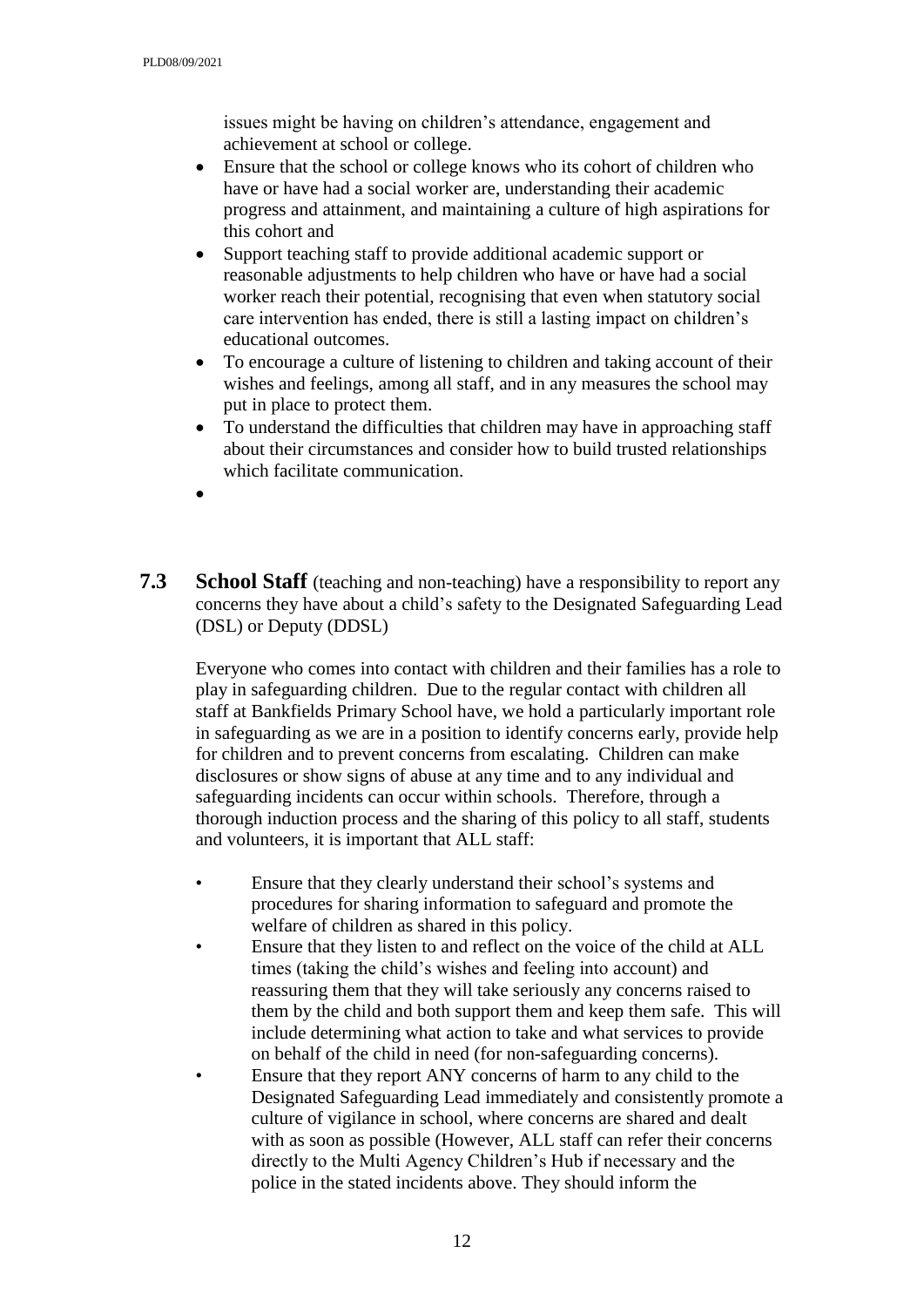Designated Safeguarding Lead as soon as possible if they have reported concerns directly).

- Ensure that they maintain an attitude of 'it could happen here' in respect of any safeguarding issues and report any concerns regarding the behaviour of a child/an adult/staff member in school directly to the Designated Safeguarding Lead/Headteacher.
- Ensure that they feel able to raise concerns about poor or unsafe practices of staff and potential failures in the school's safeguarding regime through whistleblowing procedures and the Staff Behaviour/Code of Conduct inclusive of 'Low-level' concerns Policy.
	- Ensure that they understand through online safety training, that technology is a significant component in many safeguarding and wellbeing cases and the additional risks for pupils online and continue to promote the school's Online Safety Policy/acceptable usage in the protection of all pupils. This includes the management of internet access via children's own mobile phones or electronic devices that can allow them unlimited access to the internet without any restrictions using their own data allowance. It should be clear in every school's online safety policy/acceptable usage, the expectations of pupils regarding their own devices whilst on school site and the consequences of any evidence of inappropriate use of the internet. This includes not using their mobile phones or smart technology to sexually harass, share indecent images (consensually or non-consensually) and view and share pornography and other harmful content.
	- Ensure that they remain vigilant whilst visitors are on site and continue to promote the school's commitment to keeping children safe through reminding visitors and parents of the school's appropriate use of personal mobile phones/devices whilst they are on school premises. This includes staff understanding and adhering to the Staff Code of Conduct Policy inclusive of use of mobile phones and electronic devices.

If a staff member suspects a child may be a victim of abuse they are advised to do the following:

- If a child discloses information that suggests possible abuse has taken place we recommend the following:
	- o Listen to the child.
	- o Never coach or lead the child.
	- o Do not investigate or over question the child.
	- o Reassure the child they were right to talk.
	- o Inform the DSL or DDSL ASAP.
	- o Record events (e.g. what the child has said, word for word) on CPOMs with the date and time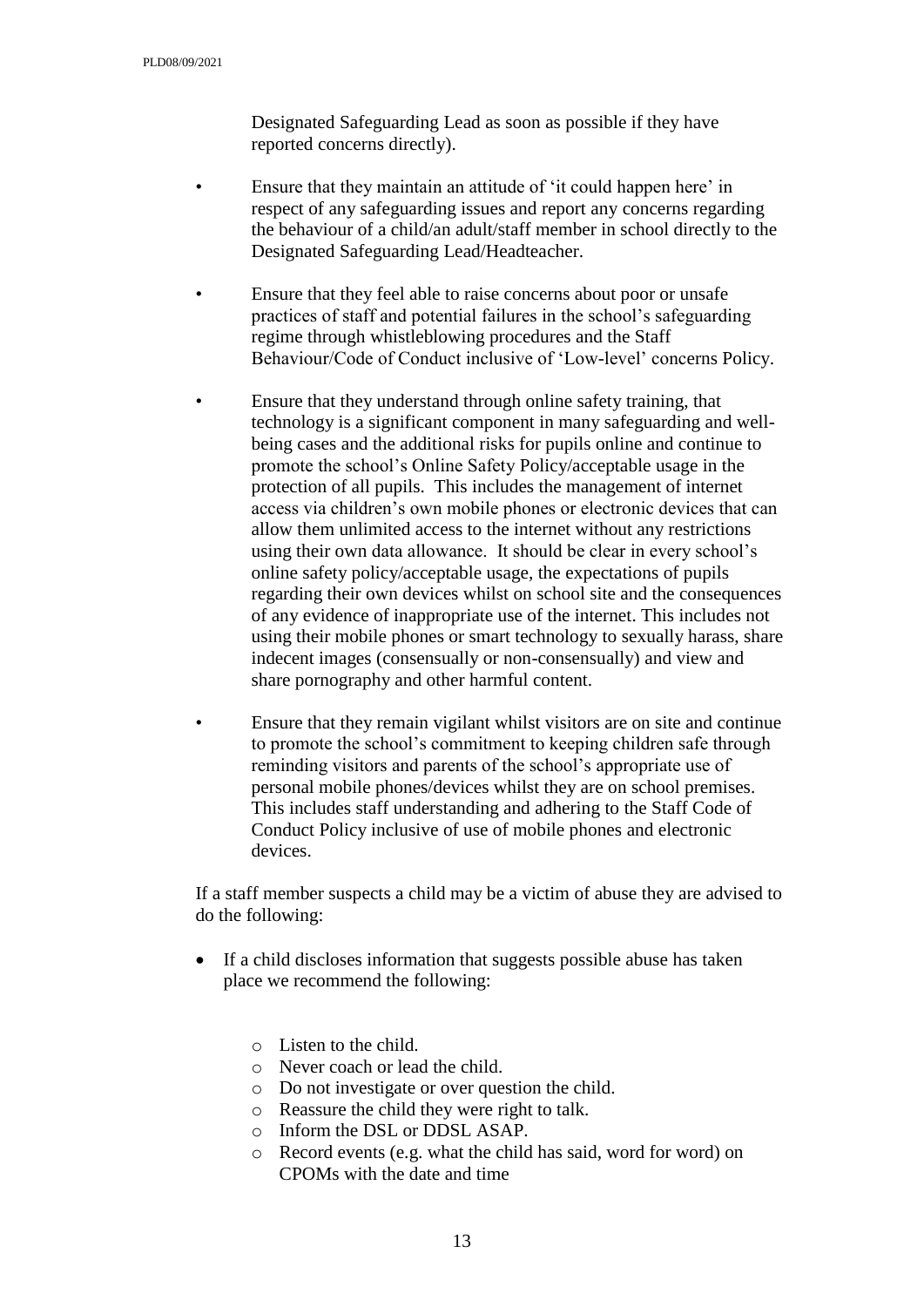- If a staff member receives information (e.g. third party) or sees something (e.g. suspicious bruise or mark) which gives them a cause for concern, they must inform the DSL or DDSL ASAP.
- Staff should always consult with the DSL or DDSL when they first begin to have concerns about a child. This process will help clarify what action if any, needs to be taken to meet the needs of the child.
- Staff should never let fears of sharing information stand in the way of the need to safeguard and promote the welfare of children.
- Where staff feel a child is expressing or demonstrating extreme, radical view or behaviours they should make the Head Teacher/DSL/DDSL aware of their concerns.
- In exceptional circumstances such as an emergency or a genuine concern that appropriate action has not been taken, staff members can speak directly to Children's Social Care
- If staff has concerns regarding the conduct of another staff member they should inform the Head Teacher directly. If the concern is regarding the Head Teacher conduct the staff member must contact the Chair of **Governors**
- Where staff has concerns regarding safeguarding practices within school, the Head Teacher should be aware of these concerns. If after raising concerns, the staff member is not satisfied with the response/resultant action, staff members should challenge the decision and ask for a meeting to discuss possible actions. If after the said meeting the member of staff has concerns with the outcome, they should refer to the whistleblowing policy.

#### **7.4 Virtual Headteacher**

 The 'Virtual Headteacher' is an experienced teacher appointed by the Local Authority to oversee the educational progress of all children under the care Of the Local Authority. Part of their role is to ensure the Local Authority has Set up arrangements for allocating Pupil Premium and Early Years Pupil Premium funding to benefit looked after children. The Virtual Headteacher will liaise with all school's with looked after children to monitor spending and provision for these vulnerable children.

#### **7.5 Governors**

Governing Bodies should ensure that mechanisms are in place to assist staff to understand and discharge their role and responsibilities as set out in Keeping Children Safe in Education, 2021.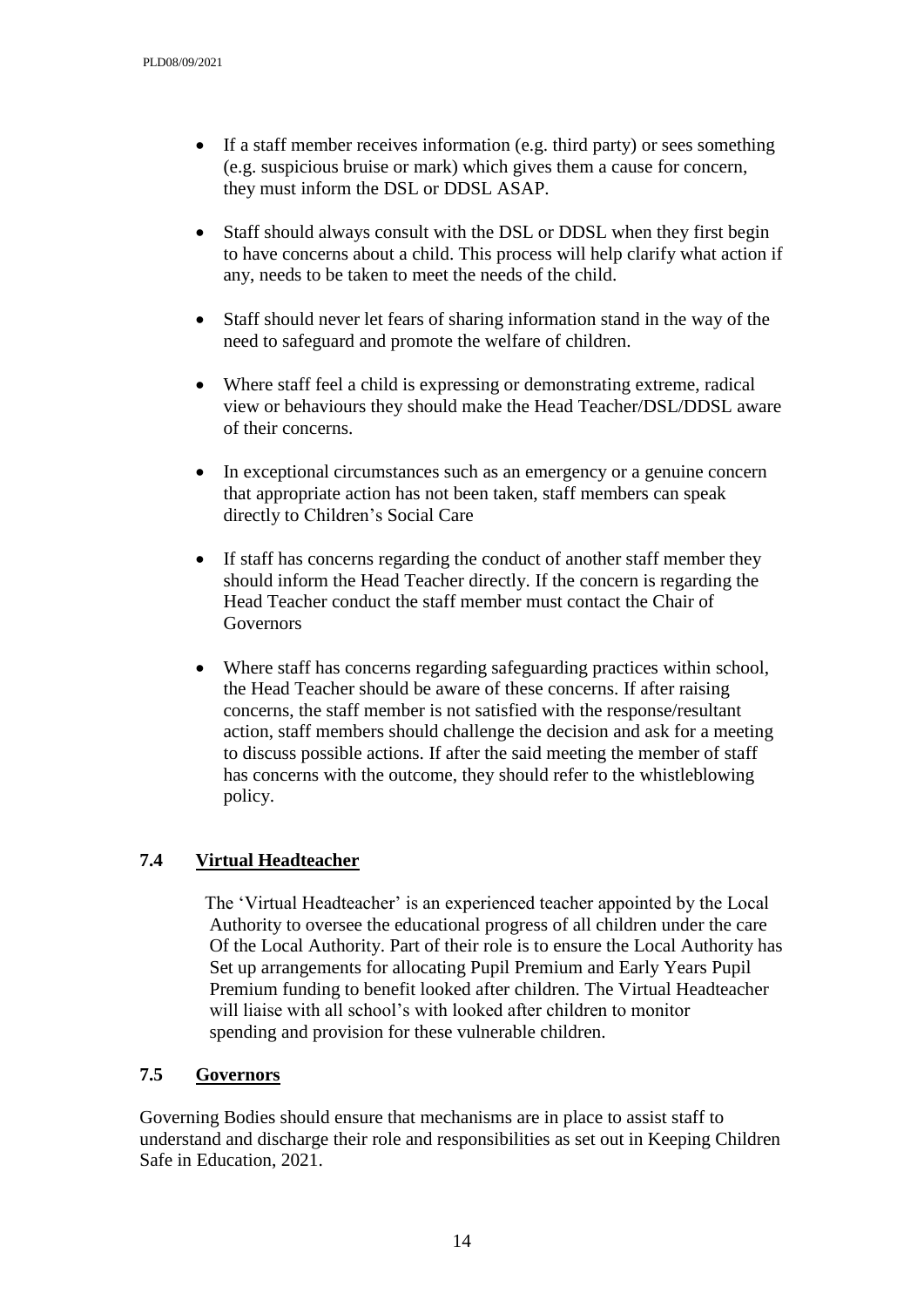At Bankfields Primary School the Nominated Governor for Child Protection is **Mrs M Mockler.** 

#### **The role of this individual is to:**

- Ensure that the allocation of funding and resource is sufficient to meet the current safeguarding and child protection activity and challenge the safeguarding activity.
- Ensure the self-assessment tool and Designated Safeguarding Lead update demonstrates fully and accurately the safeguarding arrangements and any action to progress areas of weakness or development.
- Ensure that the Governing Body receives training to clarify their statutory role in keeping children safe to support their quality assurance of those statutory arrangements.
- Ensure that the Governing Body is aware of their Local Safeguarding Children Partnership arrangements and the need for the school/college to understand their role in effective multi-agency working under the new arrangements.

#### **If the Safeguarding Governor is NOT the Chair of Governors it is important to indicate the role of the Chair in safeguarding, which is to:**

- Ensure that they liaise with the Local Authority and/or partner agencies on issues of child protection and in the event of allegations of abuse made against the Headteacher, the Principal of a College or Proprietor or member of Governing Body of an independent school.
- Ensure that in the event of allegations of abuse being made against staff (including supply staff, volunteers and contractors) and the Headteacher, where the Headteacher is also the sole proprietor of an independent school, allegations should be reported directly to the Designated Officer (DO). Therefore, ensuring effective whistleblowing procedures are in place.
- Ensure that the appointed member of the Governing Body for safeguarding holds the Headteacher to account on all matters involving safeguarding through an effective Child Protection Policy that is embedded and followed by the entire workforce in all of the above raised areas.
- Ensure that all staff receive regular safeguarding and child protection updates including online safety (for example, via email, e-bulletins, staff meetings) as required, and at least annually, to provide them with relevant skills and knowledge to safeguard children effectively. Governors should also ensure that this training is integrated, aligned and considered as part of the whole school or college's safeguarding approach and culture of vigilance.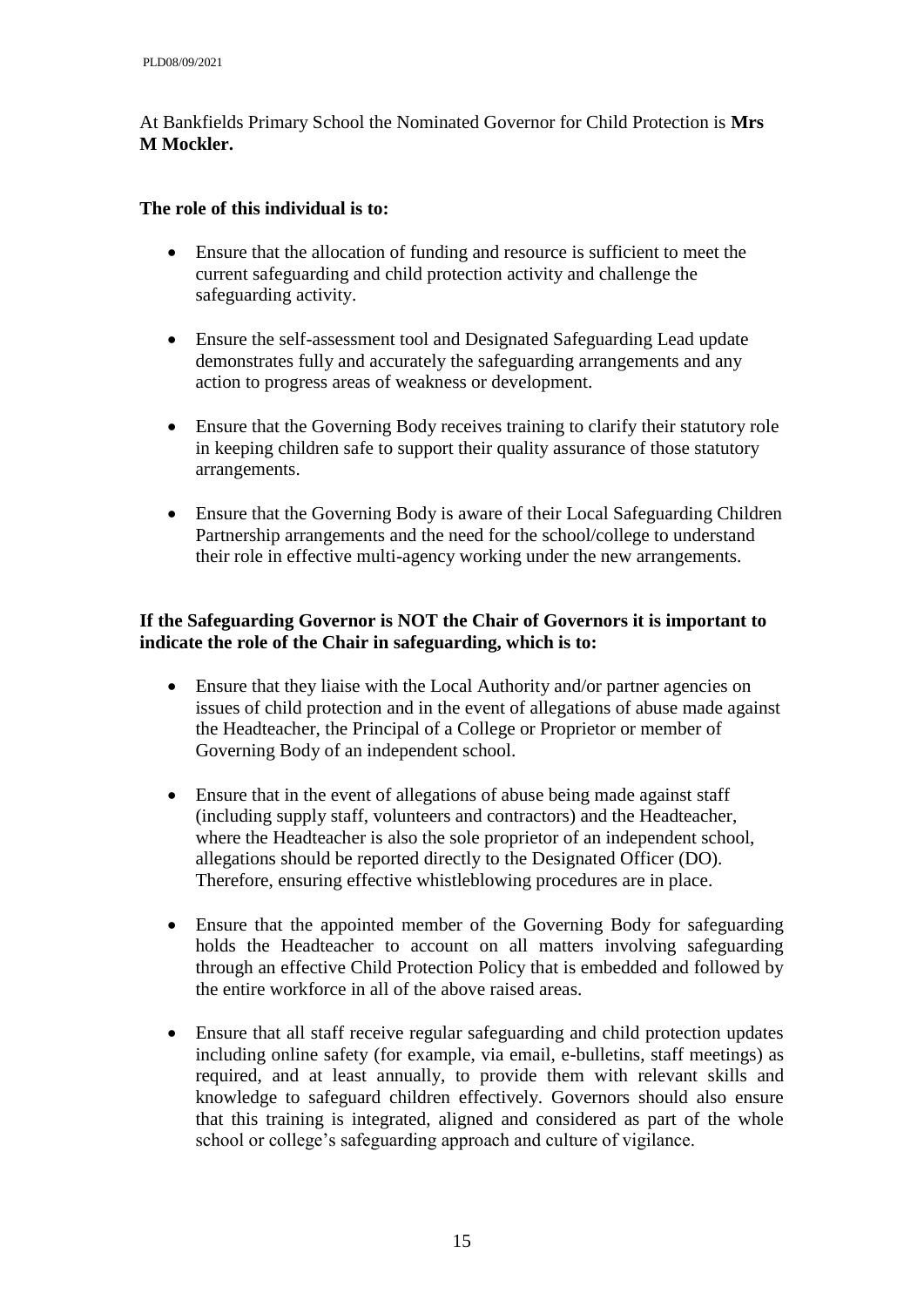- Ensure that the school has appropriate filtering and monitoring systems in place to limit children's exposure to inappropriate and harmful online content and ensure that staff, pupils and visitors to their site follow their school / setting's acceptable use policy / online safety policy. Governors should also ensure that this is regularly reviewed and risk assessed to keep up with evolving cyber-crime technologies.
- Ensure that children are taught about safeguarding, keeping themselves safe, including online safety through Relationships Education (Primary) and that this approach to teaching is adapted to meet the needs of more vulnerable pupils, victims of abuse and some SEND children
- Ensure that a Designated Teacher is appointed to promote the educational achievement of looked after children, including working with the Local Authority's virtual school Headteacher and discuss how pupil premium funding for looked after children will be used.
- Ensure they have clear systems and processes in place for identifying possible mental health problems, including routes to escalate and clear referral and accountability systems.
- Ensure their Child Protection Policy reflects the fact that additional barriers can exist when recognising abuse and neglect for children with Special Educational Needs. These can include: assumptions that indicators of possible abuse such as behaviour, mood and injury relate to the child's disability without further exploration; being more prone to peer group isolation than other children; the potential for children with SEN and disabilities being disproportionally impacted by behaviours such as bullying, without outwardly showing any signs; and communication barriers and difficulties in overcoming these barriers.
- Ensure that where children may need to learn online at home, there are clear, safe and effective protocols and provisions in place.
- Ensure that where school or college premises are rented or hired to organisations or individuals that appropriate arrangements are in place to keep children safe.

## **8.0 Allegations against Staff**

Allegations against staff (including supply staff, volunteers or contractors) could be initiated in school by children, parents or staff. If an allegation or cause for concern is made against a member of staff the following action should be taken:

- The Head Teacher should be informed immediately.
- If the allegation is against the Head Teacher then the Chair of Governors should be informed immediately.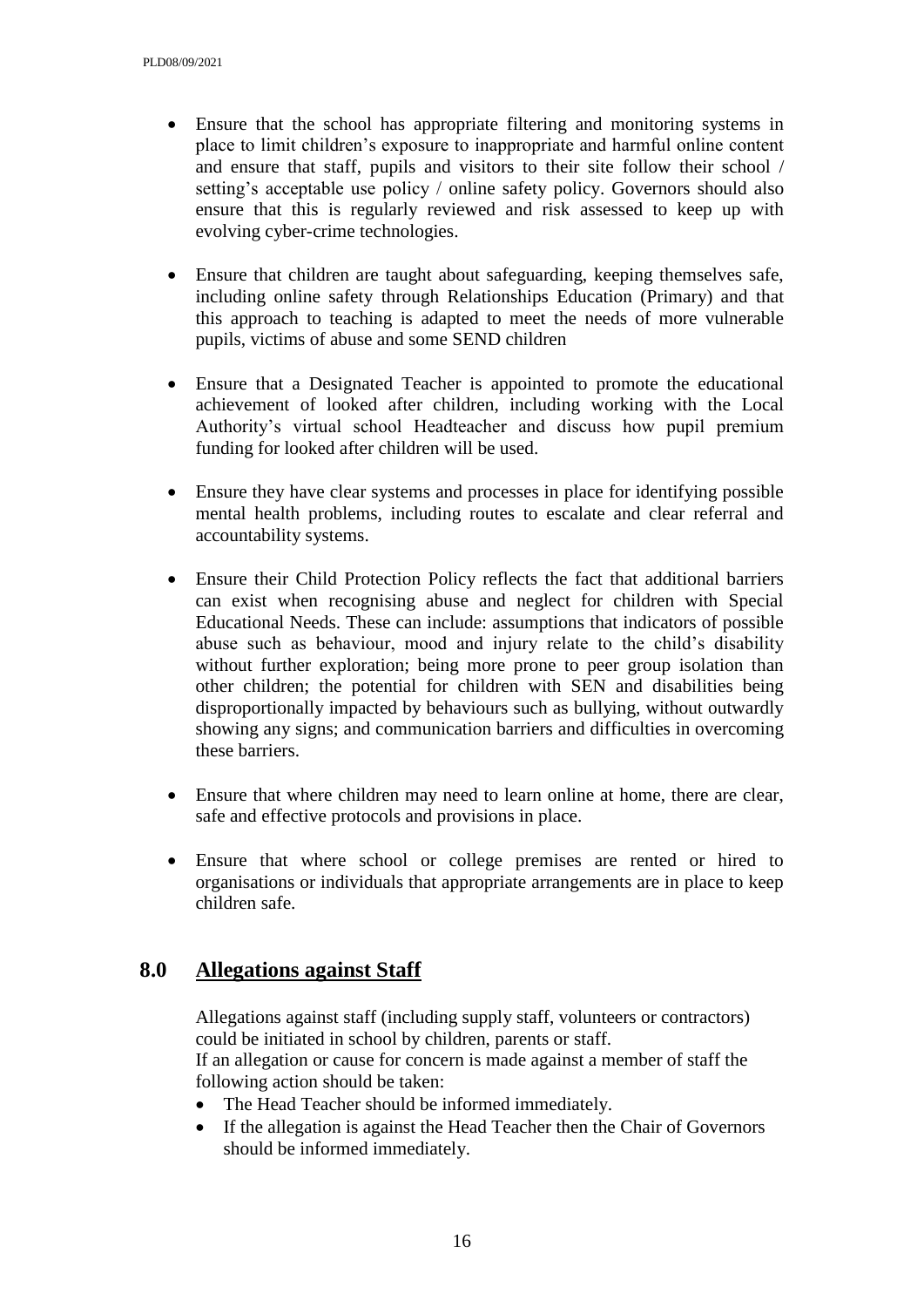- The Head Teacher/Chair of Governors school should seek support and guidance from the local authority and follow the **'Procedure for Managing Allegations against Staff, Carers and Volunteers'** provided by South Tees Local Safeguarding Board.
	- Immediate support and guidance should be sought from:
		- o The Designated Officer (LADO) Joanne Dickson, Tel: 01642 130 700
		- o The Safeguarding Officer for Schools June Craven (Tel: 01642 130700 / Mobile: 07970427619)
		- o Where an individual staff member in regulated activity is dismissed or removed due to safeguarding concerns, or would have been had they not resigned, the Head Teacher must make a referral to the Disclosure and Barring Service (DBS). This is a legal duty and failure to do so is a criminal act.

Where this concern does not meet the harm threshold, all staff should continue to follow their staff code of conduct inclusive of 'low-level' concerns policy and share information with the Headteacher. This concern may be where an adult's behaviour is inconsistent with the staff code of conduct, including inappropriate behaviour outside of work but does not meet the allegation threshold.

# **9.0 Staff Training and Support**

All staff members should be aware of the systems within their school or college which support safeguarding and these should be explained to them as part of their induction into the school to ensure they can discharge their responsibilities effectively. This includes: The Child Protection Policy; the Behaviour Policy (which should include measures to prevent bullying, including cyber-bullying, prejudice-based and discriminatory bullying), the Staff Code of Conduct (inclusive of 'Low Level' Concern) Policy, the Safer Working Practice Document, the safeguarding response to children who go missing from education and the role and identity of the Designated Safeguarding Lead and their deputies.

All staff undertake Child Protection refresher and prevent training annually. Safeguarding is a regular item at staff meetings and PD Days with specific training, updates and refreshers for all staff, including online safety. Our CPD for staff is integrated, aligned and considered as part of our whole school safeguarding approach, wider staff training and curriculum planning.

The Designated Safeguarding Lead (and any deputies) should undergo training to provide them with the knowledge and skills required to carry out the role. This training should be updated at least every two years. The Designated Safeguarding Lead should undertake Prevent awareness training. Training should provide Designated Safeguarding Leads with a good understanding of their own role, and the processes, procedures and responsibilities of other agencies, particularly children's social care, so they: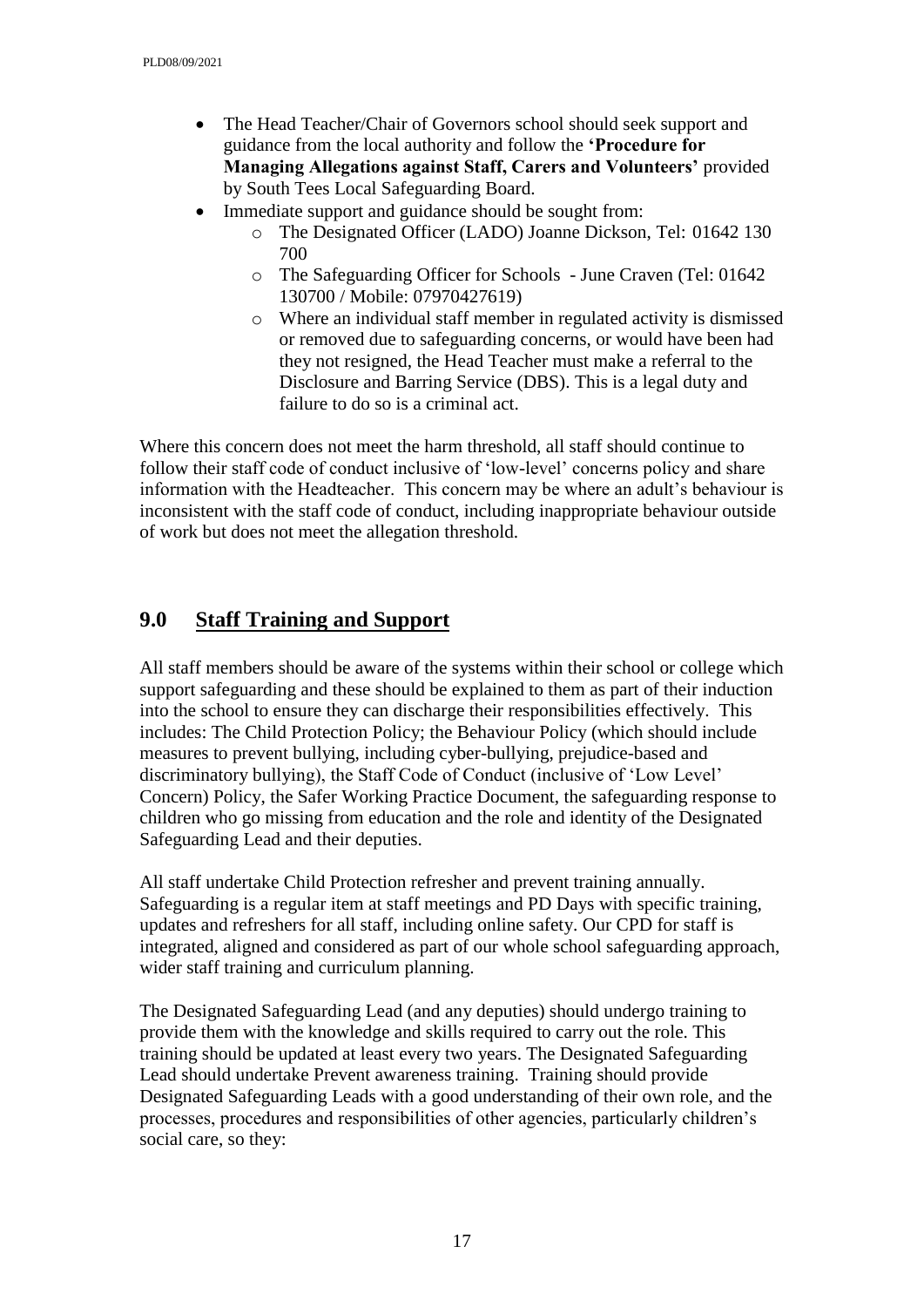- Understand the assessment process for providing early help and statutory intervention, including local criteria for action and local authority children's social care referral arrangements.
- Understand the assessment process for providing early help and intervention, for example through locally agreed common and shared assessment processes such as early help assessments.
- Have a working knowledge of how local authorities conduct a child protection case conference and a child protection review conference and be able to attend and contribute to these effectively when required to do so.
- Ensure each member of staff has access to, and understands, the school or colleges Child Protection Policy and procedures, especially new and part time staff.
- Are alert to the specific needs of children in need, those with special educational needs and young carers.
- Understand relevant data protection legislation and regulations, especially the Data Protection Act 2018 and the General Data Protection Regulation.
- Understand the importance of information sharing, both within the school or college, and with the three safeguarding partners (South Tees Safeguarding Children Partnership), other agencies, organisations and practitioners.
- Are able to keep detailed, accurate and secure, written or electronic records of concerns and referrals.
- Understand and support the school with regards to the requirements of the Prevent duty and be able to provide advice and support to staff on protecting children from the risk of radicalisation.
- Are able to understand the unique risks associated with online safety and be confident that they have the relevant knowledge and up to date capability required to keep children safe whilst they are online at school or college.
- Can recognise the additional risks that children with SEN and disabilities (SEND) face online, for example, from online bullying, grooming and radicalisation and are confident they have the capability to support SEND children to stay safe online.
- Obtain access to resources and attend any relevant or refresher training courses.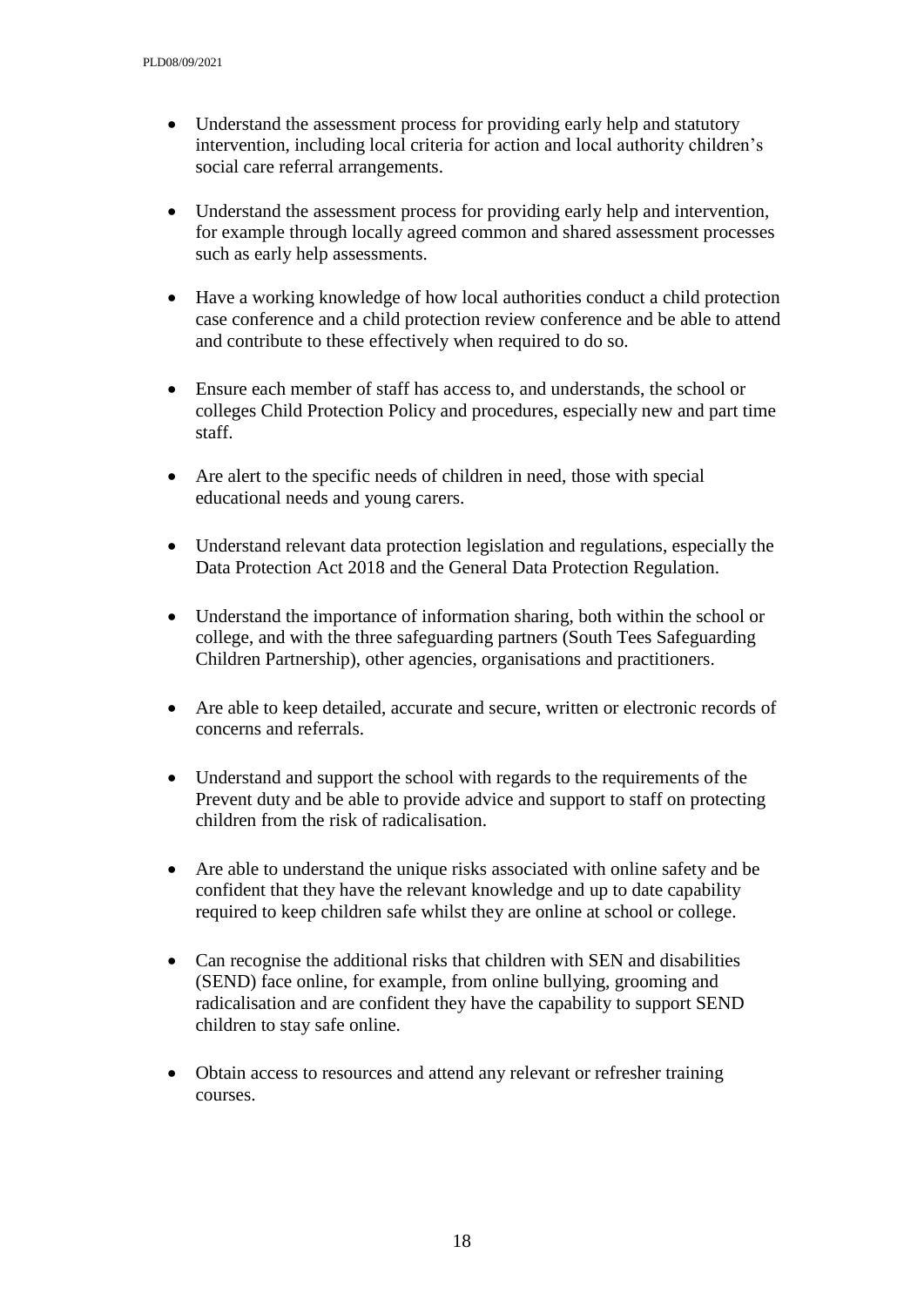Encourage a culture of listening to children and taking account of their wishes and feelings, among all staff, in any measures the school may put in place to protect them.

In addition to the formal training set out above, their knowledge and skills should be refreshed through meeting other Designated Safeguarding Leads within the Trust during programmed supervision sessions. Also, taking time to read and digest safeguarding developments at regular intervals, as required, and at least annually, to allow them to understand and keep up with any developments relevant to their role.

#### **Raise Awareness**

The Designated Safeguarding Lead should ensure the school policies are known understood and used appropriately:

- Ensure the school Child Protection Policy is reviewed annually (as a minimum) and the procedures and implementation are updated and reviewed regularly, and work with governing bodies and Trustees regarding this.
- Ensure the Child Protection Policy is available publicly and parents are aware of the fact that referrals about suspected abuse or neglect may be made and the role of the school in this.
- Link with the South Tees Safeguarding Partnership to make sure staff are aware of training opportunities and the latest local policies on safeguarding
- Help promote educational outcomes by sharing the information about the welfare, safeguarding and child protection issues that children, including children with a social worker, are experiencing, or have experienced, with teachers and school and college leadership staff. Their role could include ensuring that the school and their staff, know who these children are, understand their academic progress and attainment and maintain a culture of high aspirations for this cohort; supporting teaching staff to identify the challenges that children in this group might face and the additional academic support and adjustments that they could make to best support these children.

# **10.0 Confidentiality**

Confidentiality and trust should be maintained as far as possible, but Bankfields Primary School will act on the basis that the welfare of the child is paramount. The degree of confidentiality will be governed by the need to protect the child and personal information will be shared where this is necessary to protect the child (1998 Data Protection Act).

## **11.0 Minimising Risks to Children**

#### **ALL STAFF MUST READ THE KEEPING CHILDREN SAFE IN EDUCATION. For School and College (2021) Document**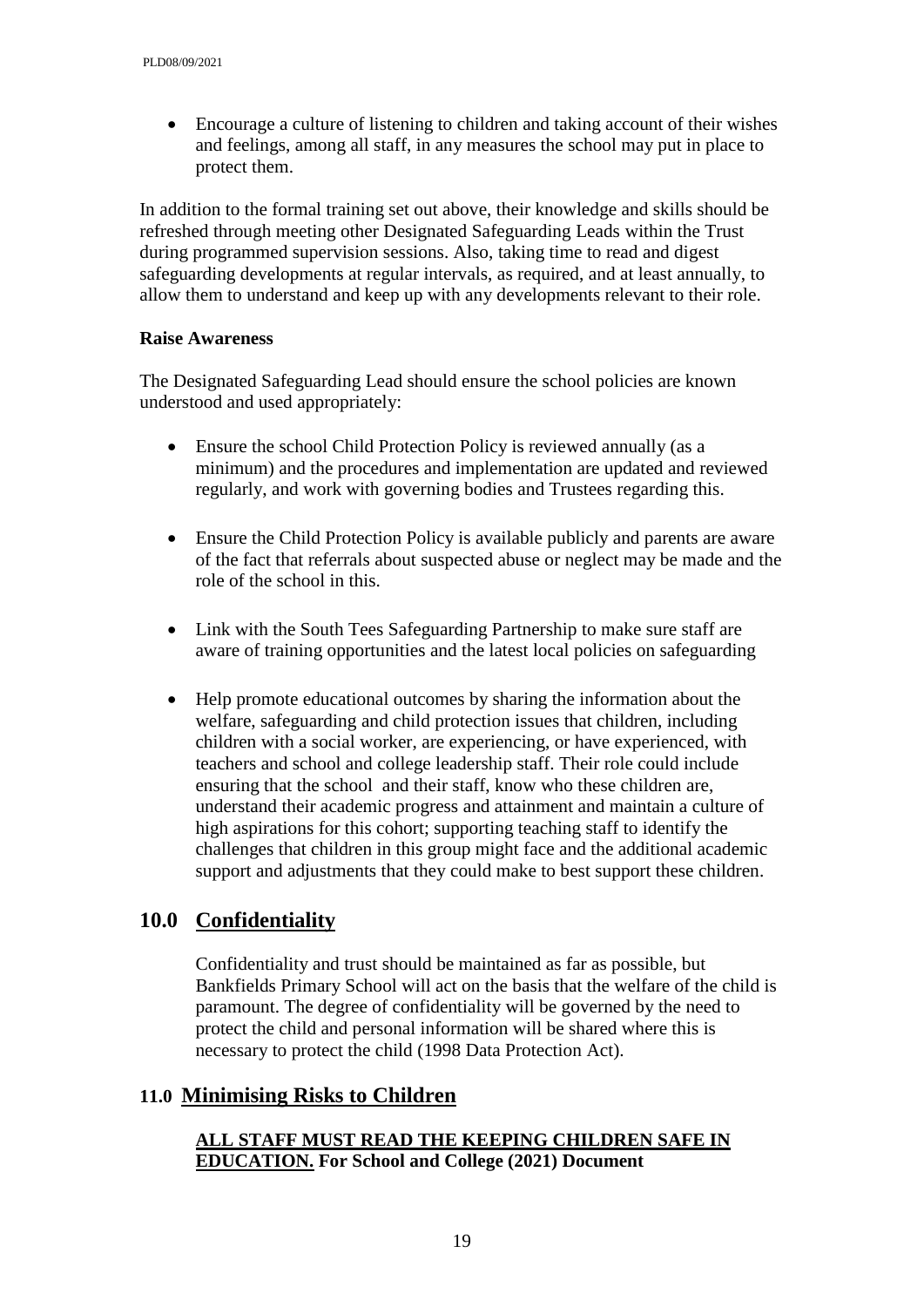**(All staff refers to teachers, non-teaching staff, students, staff from other agencies and volunteers)**

#### **Safe Practice/codes of conduct in school**

**Staff/pupil relationships/communications that includes the use of social media**

**Staff will not initiate affectionate physical contact except in circumstances where a child is showing immediate signs of being upset e.g. following an accident. Here the staff member where possible will seek to ensure any physical contact is witnessed by a third party and is not prolonged in nature.**

**Staff in school will not discuss with children in any depth details about their personal life or relationships they hold outside of school.**

**Staff will not seek social relationships with children outside of school, including relationships developed through means of social media.**

**No staff member will communicate via telephone, through email or social media directly with any child on roll except through the schools official email accounts where all communication can be tracked.**

### **12.0 Mental health**

The school recognised that safeguarding also includes preventing the impairment of children's mental as well as physical health and wellbeing. Staff are well placed to identify behaviours that may indicate that a child is experiencing mental health problems or is at risk of developing one. All staff should also be aware that mental health problems can, in some cases, be an indicator that a child has suffered or is at risk of suffering abuse, neglect or exploitation. Staff should immediately raise any mental health concerns with the DSL or deputy DSL and follow the child protection policy and procedures. The DSLs and SENDco will liaise and make referrals to professionals who can make a clear diagnosis and offer appropriate support.

The school has a designated Mental Health lead (Mrs S Turner) who works with the HT and SENDco to coordinate mental health support in school. She coordinates the work of the mental health first aiders, Thrive practitioners and Theraplay practitioners in school, ensuring children are fully supported with their mental health needs in school.

There is also a school councillor who works with children and parents in supporting their mental health needs either through one-to-one sessions or through family therapy. Referrals to the school councillor should be made via Mr P Bennett (SENDco)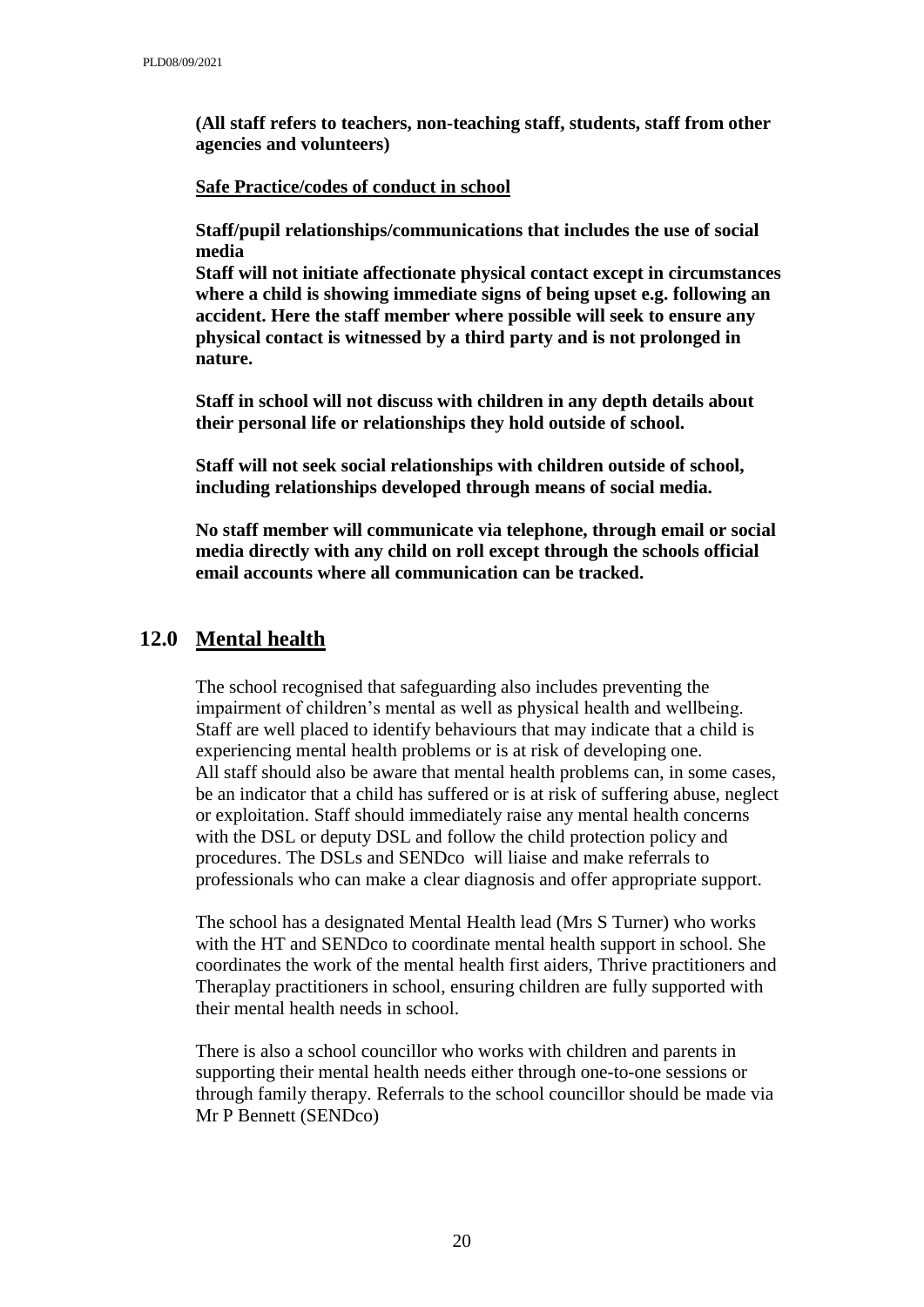

**13.0 Actions where there are concerns about a child (From KCSiE 2021)**

- 1. In cases which also involve a concern or allegation of abuse against a staff member, see Part Four of KCSIE 2021
- 2. Early help means providing support as soon as a problem emerges at any point in a child's life. Where a child would benefit from co-ordinated early help, an early help inter-agency assessment should be arranged. Chapter One of [Working Together to Safeguard](https://www.gov.uk/government/publications/working-together-to-safeguard-children--2) Children provides detailed guidance on the early help process.
- 3. Referrals should follow the process set out in the local threshold document and local protocol for assessment. Chapter one of Working [Together to Safeguard Children](https://www.gov.uk/government/publications/working-together-to-safeguard-children--2)
- 4. Under the Children Act 1989, local authorities are required to provide services for children in need for the purposes of safeguarding and promoting their welfare. Children in need may be assessed under section 17 of the Children Act 1989. Under section 47 of the Children Act 1989, where a local authority has reasonable cause to suspect that a child is suffering or likely to suffer significant harm, it has a duty to make enquiries to decide whether to take action to safeguard or promote the child's welfare. Full details are in Chapter One of [Working](https://www.gov.uk/government/publications/working-together-to-safeguard-children--2)  [Together to Safeguard Children](https://www.gov.uk/government/publications/working-together-to-safeguard-children--2)
- 5. This could include applying for an Emergency Protection Order (EPO)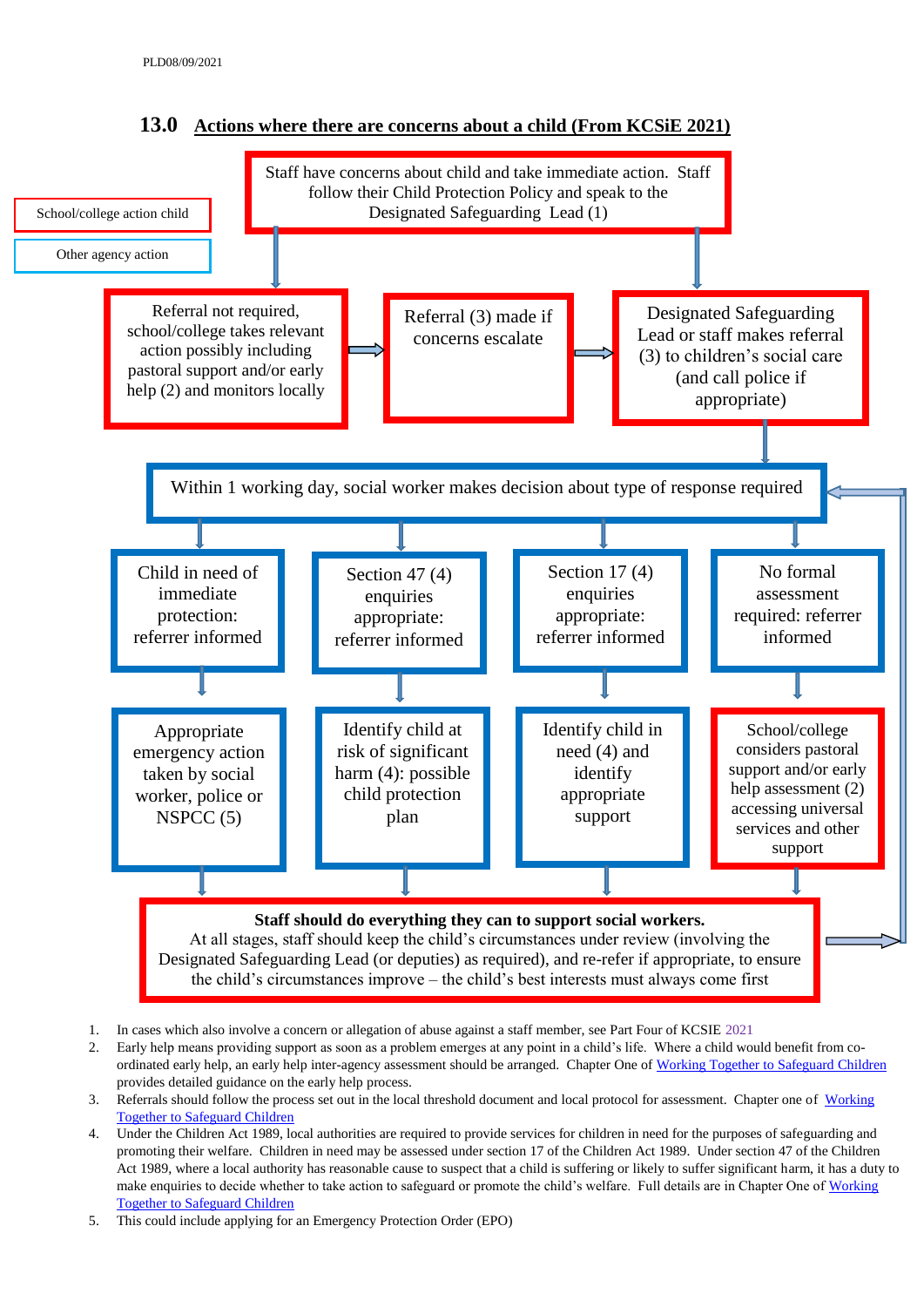## **14.0 Monitoring and Review**

The Governing Body will ensure that Bankfields Primary School undertakes the following:

- Annually review its Safeguarding and Child Protection Policy
- Has a senior member of staff as Nominated Person for Child Protection
- Review annually the workload of the Nominated Person Child Protection by requesting a report detailing related child protection work undertaken. Governing body to support as felt appropriate
- Monitor and evaluate child protection training that staff receive
- Review all aspects of safeguarding children / working practices and develop as required

# **Appendix A**

## **Relevant Documentation**

When reading this document, please be aware of the following related documents which work alongside this Child Protection Policy:

- 1. Tees Local Safeguarding Children Procedures accessed at www.teescpp.org.uk
- 2. HM Government (March 2016) Working together to safeguard children
- 3. HM Government (2015) what to do if you are worried a child is being abused
- 4. HM Government (2015) information sharing
- 5. HM Government (2015) Disqualification under The Childcare Act 2006
- 6. HM Government (September 2021) Keeping children safe in educationinformation for all school and college staff-The Counter Terrorism and Security Act
- 7. Procedure for Managing Allegations against Staff, Carers and Volunteers-South Tess LSCB
- 8. Safeguarding Children in Education (DFES 2004)
- 9. The Sexual Offences Act 2002
- 10. Data Protection Act 1998
- 11. Anti-bullying policy
- 12. Race Equality Policy
- 13. Equality and Diversity Policy
- 14. Harassment Policy
- 15. Staff Disciplinary Policy
- 16. Staff Recruitment Policy
- 17. Whistle Blowing policy
- 18. E Safety policy
- 19. Health and Safety Policy
- 20. Confidentiality Policy
- 21. Preventing Radicalisation Policy